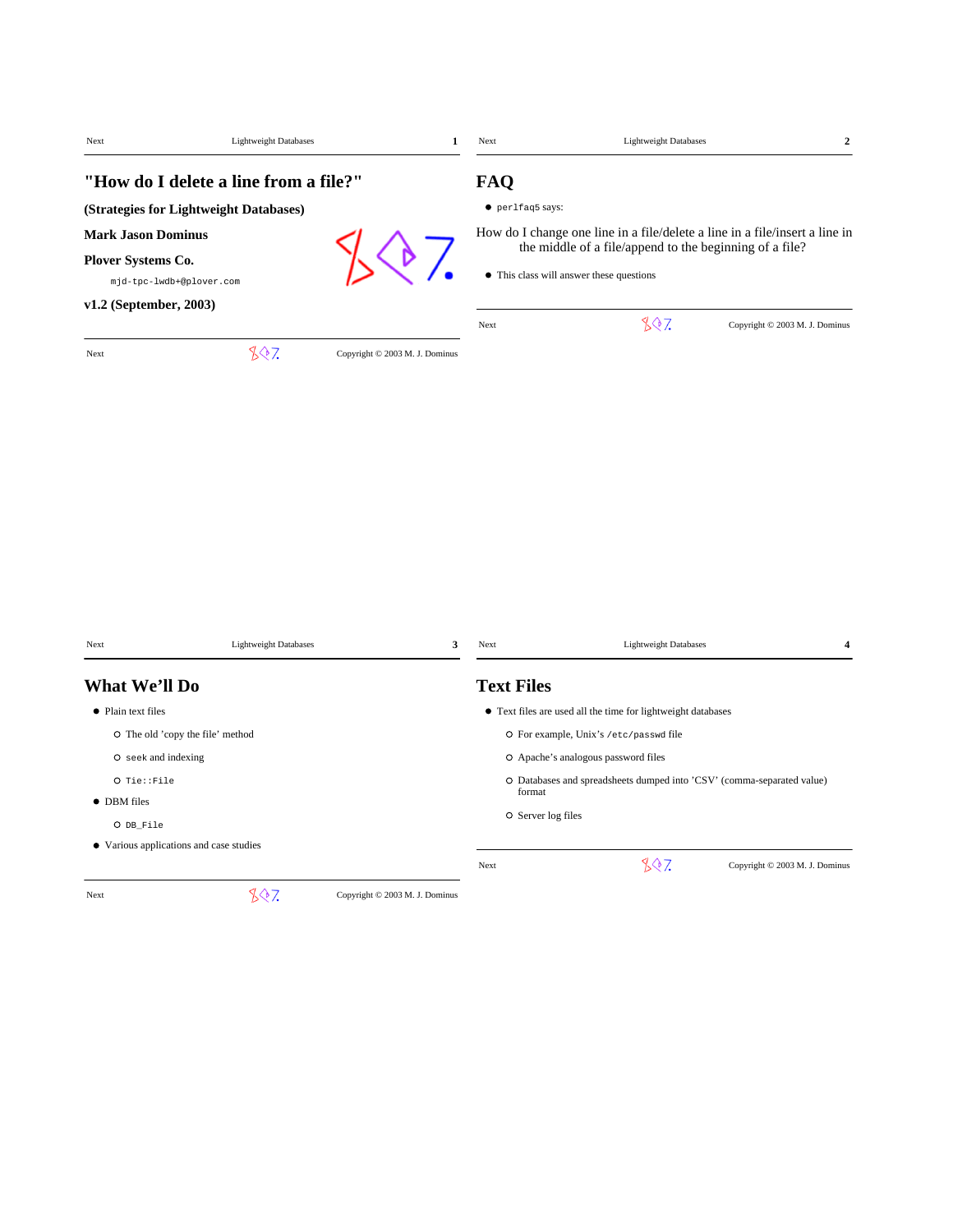| Next | <b>Lightweight Databases</b><br>5                                                                                                                                                                                                                                                                                                                                 | Next                   | <b>Lightweight Databases</b><br>6                                                                                                                                                                                                       |
|------|-------------------------------------------------------------------------------------------------------------------------------------------------------------------------------------------------------------------------------------------------------------------------------------------------------------------------------------------------------------------|------------------------|-----------------------------------------------------------------------------------------------------------------------------------------------------------------------------------------------------------------------------------------|
|      | <b>Rotating Log File</b>                                                                                                                                                                                                                                                                                                                                          | <b>Deleting a User</b> |                                                                                                                                                                                                                                         |
|      | • Here's a typical problem:                                                                                                                                                                                                                                                                                                                                       |                        | • Another typical problem:                                                                                                                                                                                                              |
|      | O Append a line to the end of a log file                                                                                                                                                                                                                                                                                                                          |                        | O User billg has been fired                                                                                                                                                                                                             |
|      | O But the log file should contain only the most recent 100 lines                                                                                                                                                                                                                                                                                                  |                        | O We want to remove his account                                                                                                                                                                                                         |
|      | O If it's longer than that, the old lines should be removed from the beginning                                                                                                                                                                                                                                                                                    |                        | O We should delete his entry from the password file                                                                                                                                                                                     |
|      | 1<br>2<br>1<br>$\overline{c}$<br>$\boldsymbol{2}$<br>3<br>3<br>$\overline{\mathbf{3}}$<br>$\cdots$<br>$\Rightarrow$<br>$\Rightarrow$<br>99<br><br>$\ddotsc$<br>99<br>99<br>100<br>100<br>101                                                                                                                                                                      |                        | mjd:A2lJWJVp5BqDA<br>isi:AlgDcdPxmSOMY<br>tchrist: A3Jye3/wLzQNs<br>lenhard: A4z2KThzpHppE<br>gnat: A51FSA8JrmV6M<br>oznoid:A61i7deQ1D.82<br>rspier:B21k7jM.Otjgk<br>billg:B35TsiJGzy/3w<br>layer: B6/E4Qdz9Dsss<br>maeda:KikFYFOSnGTwM |
| Next | 807<br>Copyright © 2003 M. J. Dominus                                                                                                                                                                                                                                                                                                                             |                        |                                                                                                                                                                                                                                         |
|      |                                                                                                                                                                                                                                                                                                                                                                   | Next                   | 807<br>Copyright © 2003 M. J. Dominus                                                                                                                                                                                                   |
| Next | <b>Lightweight Databases</b><br>7                                                                                                                                                                                                                                                                                                                                 | Next                   | 8<br><b>Lightweight Databases</b>                                                                                                                                                                                                       |
|      | <b>Copy the File</b>                                                                                                                                                                                                                                                                                                                                              | <b>Copy the File</b>   |                                                                                                                                                                                                                                         |
|      | • The simplest and most often-cited solution is to copy the file                                                                                                                                                                                                                                                                                                  |                        | • Perl's -i option can make this easy:                                                                                                                                                                                                  |
|      | O Make the changes as you write the copy                                                                                                                                                                                                                                                                                                                          |                        | perl -i -F: -lane 'print unless \$F[0] eq "billg"' .users                                                                                                                                                                               |
|      | O Then replace the original with the copy                                                                                                                                                                                                                                                                                                                         |                        | $\bullet$ -i opens the original file for reading                                                                                                                                                                                        |
|      | • For example, deleting billg:<br>sub delete_user {<br>my (\$file, \$target_user) = @_;<br>open my \$rfh, "<", \$file or die ;<br>open my \$wfh, ">", "\$file.tmp" or die ;<br>while $(\leq$ fh> $)$ {<br>$my$ (\$user) = split /:/;<br>print \$wfh unless \$user eq \$target_user;                                                                               |                        | perl<br>file                                                                                                                                                                                                                            |
|      | close \$rfh; close \$wfh or die ;<br>rename "\$file.tmp", \$file or die ;                                                                                                                                                                                                                                                                                         | • Then removes it      |                                                                                                                                                                                                                                         |
| }    | • Or appending to a log file:                                                                                                                                                                                                                                                                                                                                     |                        | • The reopens the same name for writing                                                                                                                                                                                                 |
| ł    | sub append_log {<br>my (\$file, @newrecs) = @_;<br>open my \$rfh, "<", \$file or die ;<br>open my \$wfh, ">", "\$file.tmp" or die ;<br>my @recs = $(\langle \text{srfh} \rangle, \text{@newrecs})$ ;<br>splice @recs, 0, @recs-\$MAXRECS if @recs > \$MAXRECS;<br>print \$wfh @recs;<br>close \$rfh; close \$wfh or die ;<br>rename "\$file.tmp", \$file or die ; |                        | per l<br>(old file)<br>file<br>• Redirects standard output into the new file<br>• Data written to strout is captured in the file                                                                                                        |
| Next | 807<br>Copyright © 2003 M. J. Dominus                                                                                                                                                                                                                                                                                                                             |                        |                                                                                                                                                                                                                                         |
|      |                                                                                                                                                                                                                                                                                                                                                                   | Next                   | 807<br>Copyright © 2003 M. J. Dominus                                                                                                                                                                                                   |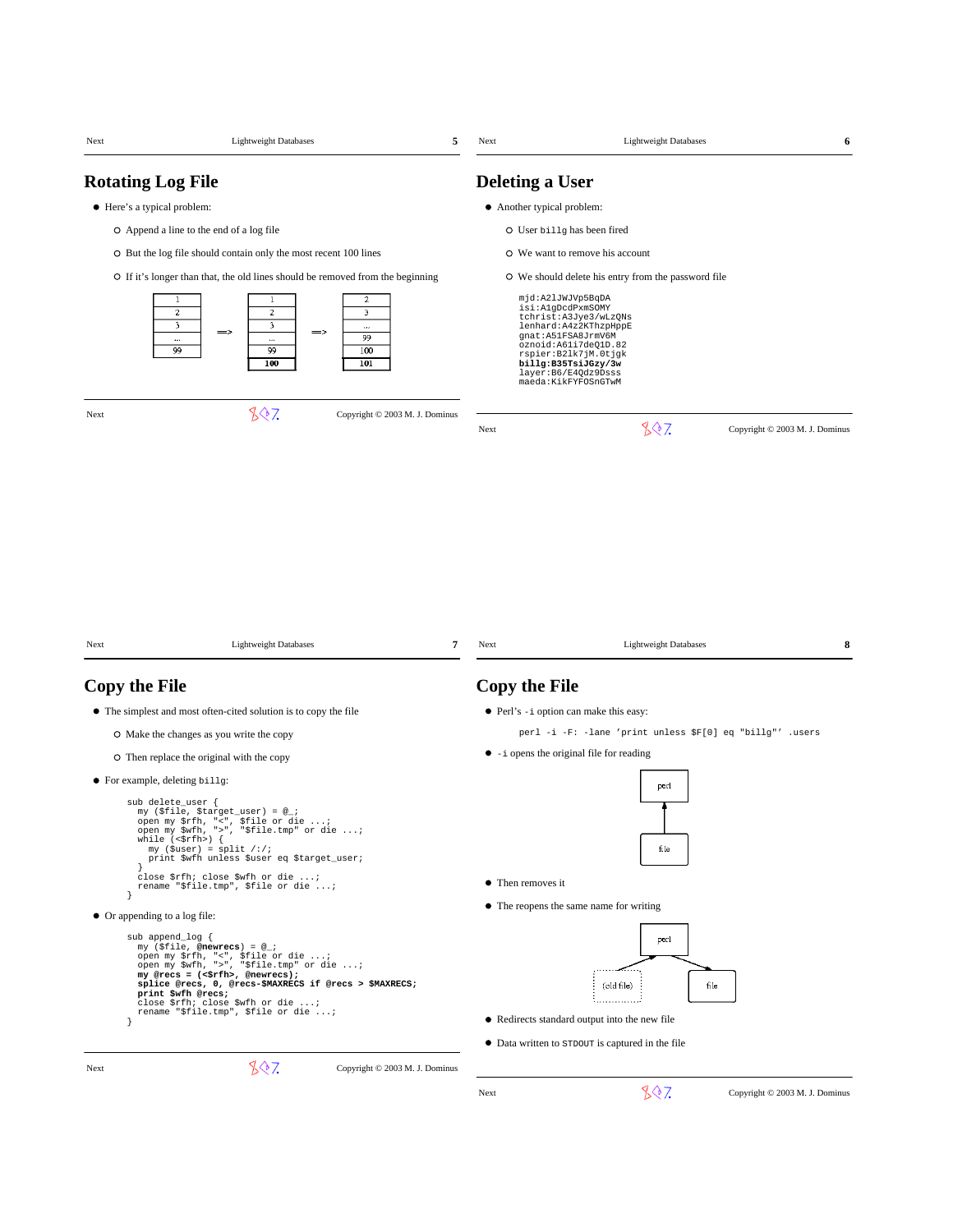| Next                               | <b>Lightweight Databases</b>                                                                       |                                | $\boldsymbol{9}$<br>Next |                                                                                            |                                |
|------------------------------------|----------------------------------------------------------------------------------------------------|--------------------------------|--------------------------|--------------------------------------------------------------------------------------------|--------------------------------|
| -i.bak                             |                                                                                                    |                                |                          | Using -i inside a program                                                                  |                                |
|                                    | • Alternatively, you can have Perl leave behind a backup file                                      |                                |                          | perl -i.bak -F: -lane 'print unless \$F[0] eq "billg"' .users                              |                                |
|                                    | perl -i.bak -F: -lane 'print unless \$F[0] eq "billg"' .users                                      |                                |                          | • That's all very well as a shell command                                                  |                                |
| $\bullet$ This is the same as $-i$ |                                                                                                    |                                |                          | • What if you want to remove billg as part of a larger Perl program?                       |                                |
|                                    | • Except Perl does not remove the original file                                                    |                                |                          |                                                                                            |                                |
|                                    | O Instead, it renames it to file.bak                                                               |                                |                          | • Of course, one option is obviously:                                                      |                                |
|                                    | • If Perl crashes partway through, the old data is still available in file.bak                     |                                |                          | $system(qq\{perl -i.bak -F: -lane$<br>'print unless \\$F[0] eq "billg"' .users});          |                                |
|                                    | O (Or if you decide you don't like the change.)                                                    |                                |                          |                                                                                            |                                |
|                                    |                                                                                                    |                                | Next                     | 807                                                                                        | Copyright © 2003 M. J. Dominus |
| Next                               | 807                                                                                                | Copyright © 2003 M. J. Dominus |                          |                                                                                            |                                |
|                                    |                                                                                                    |                                |                          |                                                                                            |                                |
|                                    |                                                                                                    |                                |                          |                                                                                            |                                |
|                                    |                                                                                                    |                                |                          |                                                                                            |                                |
|                                    |                                                                                                    |                                |                          |                                                                                            |                                |
|                                    |                                                                                                    |                                |                          |                                                                                            |                                |
|                                    |                                                                                                    |                                |                          |                                                                                            |                                |
|                                    |                                                                                                    |                                |                          |                                                                                            |                                |
|                                    |                                                                                                    |                                |                          |                                                                                            |                                |
|                                    |                                                                                                    |                                |                          |                                                                                            |                                |
|                                    |                                                                                                    |                                |                          |                                                                                            |                                |
|                                    |                                                                                                    |                                |                          |                                                                                            |                                |
|                                    |                                                                                                    |                                |                          |                                                                                            |                                |
|                                    | <b>Lightweight Databases</b>                                                                       |                                | 11<br>Next               | <b>Lightweight Databases</b>                                                               | 12                             |
|                                    |                                                                                                    |                                |                          |                                                                                            |                                |
|                                    | Using -i inside a program                                                                          |                                |                          | Problems with -i                                                                           |                                |
|                                    | • Using the $-i$ facilities from inside a program requires a little trick                          |                                |                          | $\bullet$ For casual tasks, $-i$ is very handy                                             |                                |
|                                    | • The files that -i operates on are the ones named in @ARGV                                        |                                |                          | • But if Perl crashes or the system goes down in the middle, the data is lost              |                                |
|                                    | • The special $\zeta \sim 1$ variable holds the backup file suffix                                 |                                |                          | • Even if Perl <i>doesn't</i> crash, the file is in an inconsistent state while it's being |                                |
|                                    | O (Empty string if no backup)                                                                      |                                | rewritten                |                                                                                            |                                |
|                                    |                                                                                                    |                                |                          | • Hair-raising example:                                                                    |                                |
|                                    | • To engage $-i$ , set up @ARGV and $\frac{x}{i}$ and run a while $\le$ loop:                      |                                |                          | perl -i.bak -F: -lane 'print unless \$F[0] eq "billg"' /etc/passwd                         |                                |
|                                    | sub delete_user {<br>my (\$file, \$target_user) = @_;<br>$local$ $$^T = "bak";$                    |                                |                          | Suppose perl gets swapped out just after it renames /etc/passwd                            |                                |
| while $(\le)$                      | $local @ARGV = ($file);$                                                                           |                                |                          | O Now the password file is empty                                                           |                                |
|                                    | my (\$user) = $split$ /:/;<br>print unless \$user eq \$target_user;                                |                                |                          | O Anyone can log in with no password                                                       |                                |
| - 1                                |                                                                                                    |                                |                          | • We need a more reliable strategy                                                         |                                |
|                                    | • Now the opening and renaming are all implicit                                                    |                                |                          |                                                                                            |                                |
|                                    |                                                                                                    |                                |                          |                                                                                            |                                |
|                                    | $\bullet$ Use local so that $\zeta^*$ and @ARGV recover their old values when the function is done |                                | Next                     | 807                                                                                        | Copyright © 2003 M. J. Dominus |
| Next                               | 807                                                                                                |                                |                          |                                                                                            |                                |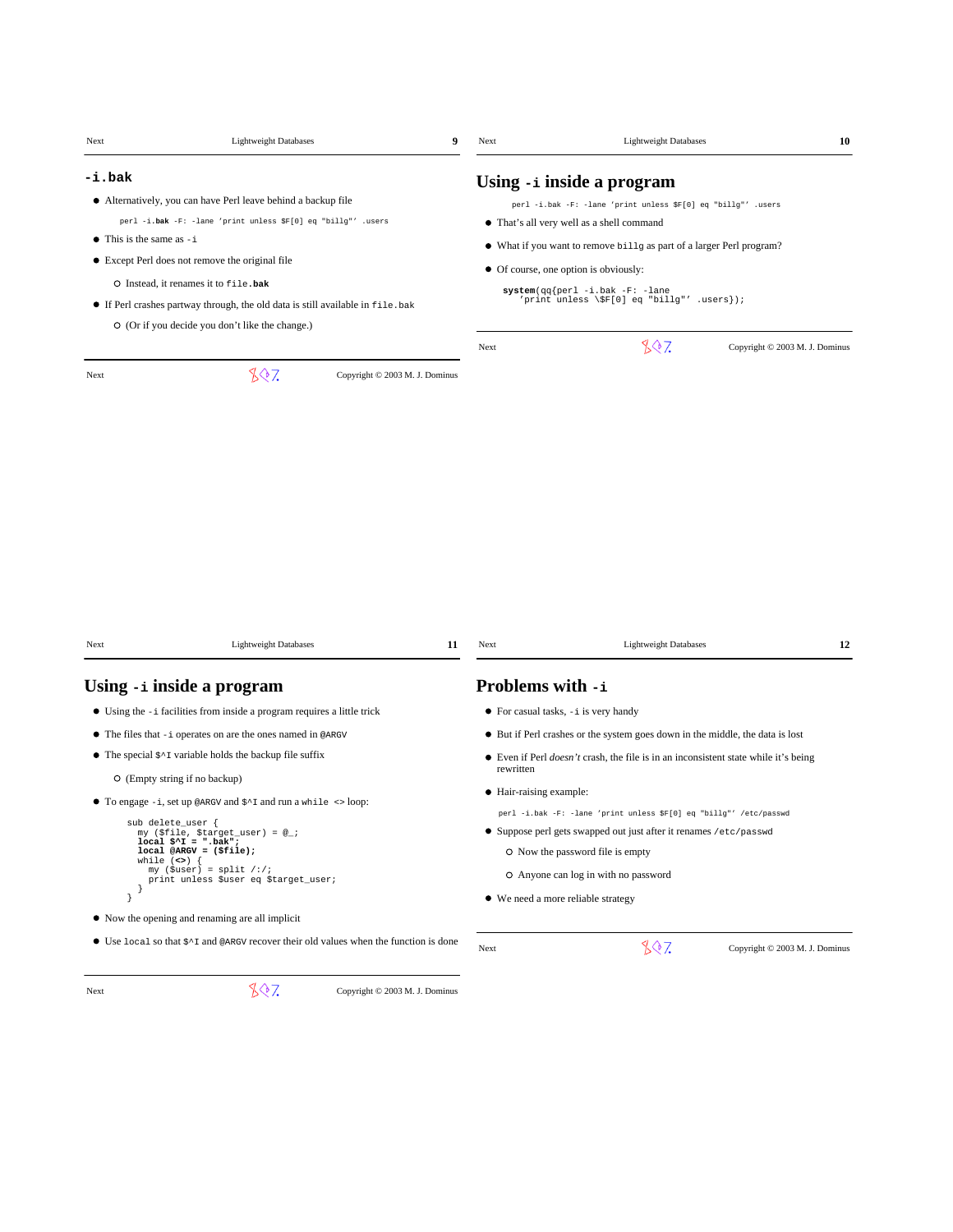| Next                        | <b>Lightweight Databases</b>                                                                                                                                                                                                                                                                                                                                                                                                                                                           | 13                                                                                                                                              | Next                     | <b>Lightweight Databases</b>                                                                                                                                                                                                                                                                                                                                                                                                                                                                                                | 14                                                          |
|-----------------------------|----------------------------------------------------------------------------------------------------------------------------------------------------------------------------------------------------------------------------------------------------------------------------------------------------------------------------------------------------------------------------------------------------------------------------------------------------------------------------------------|-------------------------------------------------------------------------------------------------------------------------------------------------|--------------------------|-----------------------------------------------------------------------------------------------------------------------------------------------------------------------------------------------------------------------------------------------------------------------------------------------------------------------------------------------------------------------------------------------------------------------------------------------------------------------------------------------------------------------------|-------------------------------------------------------------|
|                             | <b>Copy With Changes</b>                                                                                                                                                                                                                                                                                                                                                                                                                                                               |                                                                                                                                                 |                          | <b>Copy With Changes</b>                                                                                                                                                                                                                                                                                                                                                                                                                                                                                                    |                                                             |
|                             | • This is something like what -i does:                                                                                                                                                                                                                                                                                                                                                                                                                                                 |                                                                                                                                                 |                          | • This version (which we saw earlier) is safer:                                                                                                                                                                                                                                                                                                                                                                                                                                                                             |                                                             |
|                             | sub delete_user {<br>my (\$file, \$target_user) = @_;<br>open my \$rfh, "<", \$file or die ;<br>rename \$file, "\$file.bak" or die ;<br>open my \$wfh, ">", \$file or die ;<br>while $(\leq$ fh>) {<br>$my$ (\$user) = split /:/;<br>print \$wfh unless \$user eq \$target_user;<br>close \$rfh; close \$wfh;<br>• The problem is that the rename is too soon<br>O We shouldn't replace the old contents with new so early<br>O We should wait until the complete new file is in place |                                                                                                                                                 |                          | sub delete_user {<br>my (\$file, \$target_user) = @_;<br>open my \$rfh, "<", \$file or die ;<br>open my \$wfh, ">", "\$file.tmp" or die ;<br>while $(\leq$ fh>) {<br>$my$ (\$user) = split /:/;<br>print \$wfh unless \$user eq \$target_user;<br>close \$rfh or die ;<br>close \$wfh or die ;<br>rename "\$file.tmp", \$file or die ;<br>• rename is guaranteed to be <i>atomic</i> :<br>O At every instant, exactly one version of the file exists<br>O If the function fails, or Perl crashes, the old file is untouched |                                                             |
| Next                        | 807                                                                                                                                                                                                                                                                                                                                                                                                                                                                                    | Copyright © 2003 M. J. Dominus                                                                                                                  |                          | O At the moment the rename succeeds, the entire new file is in place<br>O (Warning: file.tmp and file must be on the same filesystem)                                                                                                                                                                                                                                                                                                                                                                                       |                                                             |
|                             |                                                                                                                                                                                                                                                                                                                                                                                                                                                                                        |                                                                                                                                                 |                          | $\bullet$ Why doesn't $-i$ do it this way?                                                                                                                                                                                                                                                                                                                                                                                                                                                                                  |                                                             |
|                             |                                                                                                                                                                                                                                                                                                                                                                                                                                                                                        |                                                                                                                                                 |                          | O No good reason; coming in 5.10.                                                                                                                                                                                                                                                                                                                                                                                                                                                                                           |                                                             |
|                             |                                                                                                                                                                                                                                                                                                                                                                                                                                                                                        |                                                                                                                                                 |                          |                                                                                                                                                                                                                                                                                                                                                                                                                                                                                                                             |                                                             |
|                             |                                                                                                                                                                                                                                                                                                                                                                                                                                                                                        |                                                                                                                                                 | Next                     | 807                                                                                                                                                                                                                                                                                                                                                                                                                                                                                                                         | Copyright © 2003 M. J. Dominus                              |
| Next                        | <b>Lightweight Databases</b>                                                                                                                                                                                                                                                                                                                                                                                                                                                           | 15                                                                                                                                              | Next                     | <b>Lightweight Databases</b>                                                                                                                                                                                                                                                                                                                                                                                                                                                                                                | 16                                                          |
| <b>Essential Problem</b>    |                                                                                                                                                                                                                                                                                                                                                                                                                                                                                        |                                                                                                                                                 | <b>Essential Problem</b> |                                                                                                                                                                                                                                                                                                                                                                                                                                                                                                                             |                                                             |
| • The basic operations are: | • Unix filesystems treat files like a sequence of bytes                                                                                                                                                                                                                                                                                                                                                                                                                                |                                                                                                                                                 | 0                        | 7<br>9<br>5<br>8<br>i<br>k<br>i<br>е<br>p<br>е<br>$\cdots$                                                                                                                                                                                                                                                                                                                                                                                                                                                                  |                                                             |
|                             | O read a certain amount of data at the current position<br>O write a certain amount of data at the current position                                                                                                                                                                                                                                                                                                                                                                    |                                                                                                                                                 | 0<br>2                   | 5<br>7<br>9<br>l0<br>3<br>6<br>8<br>u<br>i<br>k<br>е<br>a<br>е<br>$\mathbf{p}$<br>p                                                                                                                                                                                                                                                                                                                                                                                                                                         | $\mathsf{L}2$<br>15<br>13<br>14<br>i<br>p<br>е<br>$\ddotsc$ |
|                             | O seek - adjust the current position                                                                                                                                                                                                                                                                                                                                                                                                                                                   |                                                                                                                                                 |                          | • But there is no option to <i>insert</i> or <i>remove</i> data                                                                                                                                                                                                                                                                                                                                                                                                                                                             |                                                             |
|                             | O truncate the file to a certain length                                                                                                                                                                                                                                                                                                                                                                                                                                                |                                                                                                                                                 |                          | O To insert, you must copy the following data forward                                                                                                                                                                                                                                                                                                                                                                                                                                                                       |                                                             |
| ٠                           | You can overwrite data in place:                                                                                                                                                                                                                                                                                                                                                                                                                                                       |                                                                                                                                                 |                          | O To remove, you must copy the following data backward                                                                                                                                                                                                                                                                                                                                                                                                                                                                      |                                                             |
| 0<br>2                      | 7<br>8<br>9<br>5<br>6<br>i<br>k<br>$\alpha$<br>е<br>p<br>p                                                                                                                                                                                                                                                                                                                                                                                                                             | $\lfloor 4$<br>15<br>ſ0<br>$\mathbf{H}$<br>$\mathsf{L}2$<br>$\lfloor 3 \rfloor$<br>i<br>$\mathrel{\mathrm{e}}$<br>е<br>$\mathbf{p}$<br>$\ldots$ | 0<br>I                   | i<br>k<br>i<br>$\mathsf{e}$<br>е<br>р<br>$\ldots$                                                                                                                                                                                                                                                                                                                                                                                                                                                                           |                                                             |
| $\overline{c}$              | 9<br>3<br>5<br>7<br>8<br>i<br>k<br>$\mathrel{\mathrm{e}}$<br>a<br>$\rm p$<br>е                                                                                                                                                                                                                                                                                                                                                                                                         | ιo<br>u<br>12<br>L3<br>$\lfloor 4 \rfloor$<br>15<br>i<br>h<br>$\subset$<br>$\rm p$<br>е<br>$\ldots$                                             |                          | • (Other OSes may support more powerful operations)                                                                                                                                                                                                                                                                                                                                                                                                                                                                         |                                                             |
|                             |                                                                                                                                                                                                                                                                                                                                                                                                                                                                                        |                                                                                                                                                 | Next                     | 807                                                                                                                                                                                                                                                                                                                                                                                                                                                                                                                         | Copyright © 2003 M. J. Dominus                              |
| Next                        | 807                                                                                                                                                                                                                                                                                                                                                                                                                                                                                    | Copyright © 2003 M. J. Dominus                                                                                                                  |                          |                                                                                                                                                                                                                                                                                                                                                                                                                                                                                                                             |                                                             |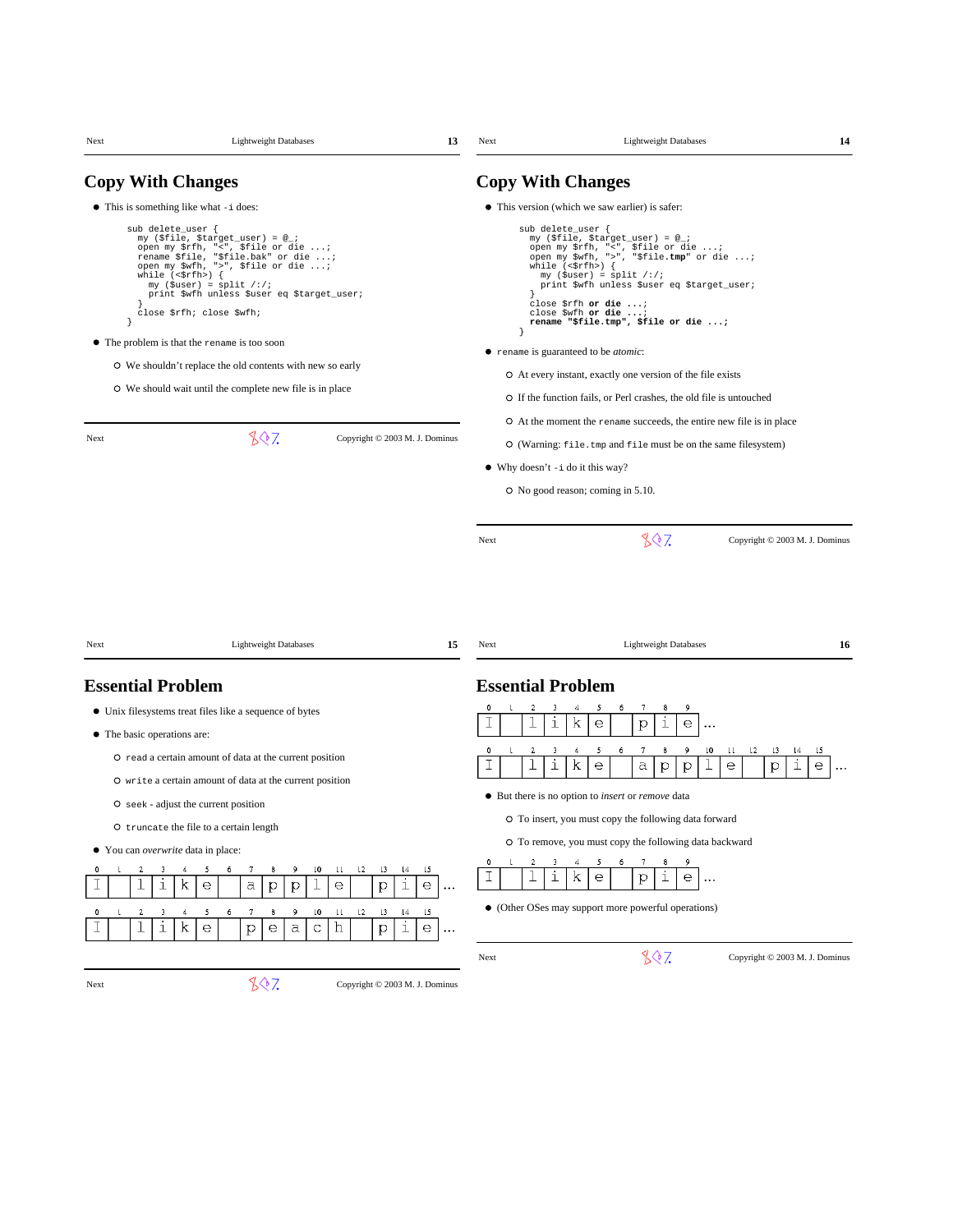| Next                     | <b>Lightweight Databases</b>                                                                                                        | 17                                   | Next            |                                                                           | <b>Lightweight Databases</b>        | 18                                                                                       |
|--------------------------|-------------------------------------------------------------------------------------------------------------------------------------|--------------------------------------|-----------------|---------------------------------------------------------------------------|-------------------------------------|------------------------------------------------------------------------------------------|
| <b>Essential Problem</b> |                                                                                                                                     |                                      |                 | <b>Fundamental Operations</b>                                             |                                     |                                                                                          |
|                          | • Moreover, byte-oriented operations are inconvenient for record-oriented programs                                                  |                                      | Read            |                                                                           |                                     |                                                                                          |
|                          | • Counting the number of bytes is easy:                                                                                             |                                      |                 | read(FH, my(\$buffer), \$length);                                         |                                     |                                                                                          |
|                          | my \$n_bytes = -s \$file;                                                                                                           |                                      |                 | • The standard I/O library enables reading by records                     |                                     |                                                                                          |
|                          | • Counting the number of lines is hard:                                                                                             |                                      |                 | O Data is read a block (4k or 8k) at a time into an internal buffer       |                                     |                                                                                          |
|                          | open F, "<", \$file;                                                                                                                |                                      |                 | O read and $\langle \ldots \rangle$ copy data out of the buffer           |                                     |                                                                                          |
|                          | while $(F)$ {<br>$$n_1ines++;$                                                                                                      |                                      |                 | $$record = $                                                              |                                     |                                                                                          |
|                          | • Reading or writing at a certain byte position is easy:                                                                            |                                      | Write           |                                                                           |                                     |                                                                                          |
|                          | seek F, \$B_POSITION, SEEK_SET;                                                                                                     |                                      |                 | print FH \$buffer;                                                        |                                     |                                                                                          |
|                          | • Reading or writing at a certain line position is hard:                                                                            |                                      |                 | • Note the opposite of read is not write; it's print                      |                                     |                                                                                          |
|                          | $seek F, 0, SEEK_SET; $REC = 1;$                                                                                                    |                                      | <b>Truncate</b> |                                                                           |                                     |                                                                                          |
|                          | <f> until \$REC++ &gt;= \$L_POSITION;<br/>• The copy-the-file technique is simple, but it always pays the maximum possible cost</f> |                                      |                 | truncate FH, \$length;<br>truncate \$filename, \$length;                  |                                     |                                                                                          |
| Next<br>Next             | 807<br>Lightweight Databases                                                                                                        | Copyright © 2003 M. J. Dominus<br>19 | Next<br>Next    |                                                                           | 807<br><b>Lightweight Databases</b> | Copyright © 2003 M. J. Dominus<br>20                                                     |
| <b>Seek</b>              |                                                                                                                                     |                                      | <b>Costs</b>    |                                                                           |                                     |                                                                                          |
|                          | • seek adjusts the current position of a filehandle                                                                                 |                                      |                 |                                                                           |                                     | • We'll see many different methods for searching and maintaining flat files              |
|                          | use Fcntl ':seek';<br># For SEEK_SET etc.                                                                                           |                                      |                 | • They all have tradeoffs                                                 |                                     |                                                                                          |
| • Absolute position:     |                                                                                                                                     |                                      |                 | • Some support quick searches                                             |                                     |                                                                                          |
|                          | seek FH, \$position, SEEK_SET;                                                                                                      |                                      |                 |                                                                           |                                     |                                                                                          |
| • Relative position:     |                                                                                                                                     |                                      |                 | • Some support quick modifications                                        |                                     |                                                                                          |
|                          | seek FH, \$position, SEEK_CUR;                                                                                                      |                                      |                 | • There's always a tradeoff                                               |                                     |                                                                                          |
|                          | • Relative to the end of the file:                                                                                                  |                                      |                 |                                                                           | Copy the file                       |                                                                                          |
|                          | seek FH, \$position, SEEK_END;                                                                                                      |                                      |                 | Add record<br>Delete record<br>Modify record                              | S<br>S<br>S                         |                                                                                          |
|                          | • tell returns the current absolute position:                                                                                       |                                      |                 | $\bullet$ Here <i>S</i> is the size of the file                           |                                     |                                                                                          |
|                          | my \$position = tell FH;                                                                                                            |                                      |                 |                                                                           |                                     |                                                                                          |
|                          | # read, write, and seek FH here                                                                                                     |                                      |                 |                                                                           |                                     | • This means that it takes about twice as long to deal with a file that is twice as big. |
|                          | seek FH, \$position, SEEK_SET;                                                                                                      |                                      |                 | Successful search<br>Unsuccessful search                                  | $\sqrt{S}/2$<br>$\cal S$            |                                                                                          |
|                          | • This is guaranteed to put the handle back where it was at the time of the tell                                                    |                                      |                 | • On average, we only have to search half the file if the record is there |                                     |                                                                                          |
|                          |                                                                                                                                     |                                      |                 | • But the whole file if not                                               |                                     |                                                                                          |
| Next                     | 807                                                                                                                                 | Copyright © 2003 M. J. Dominus       |                 |                                                                           |                                     |                                                                                          |
|                          |                                                                                                                                     |                                      | Next            |                                                                           | 807                                 | Copyright © 2003 M. J. Dominus                                                           |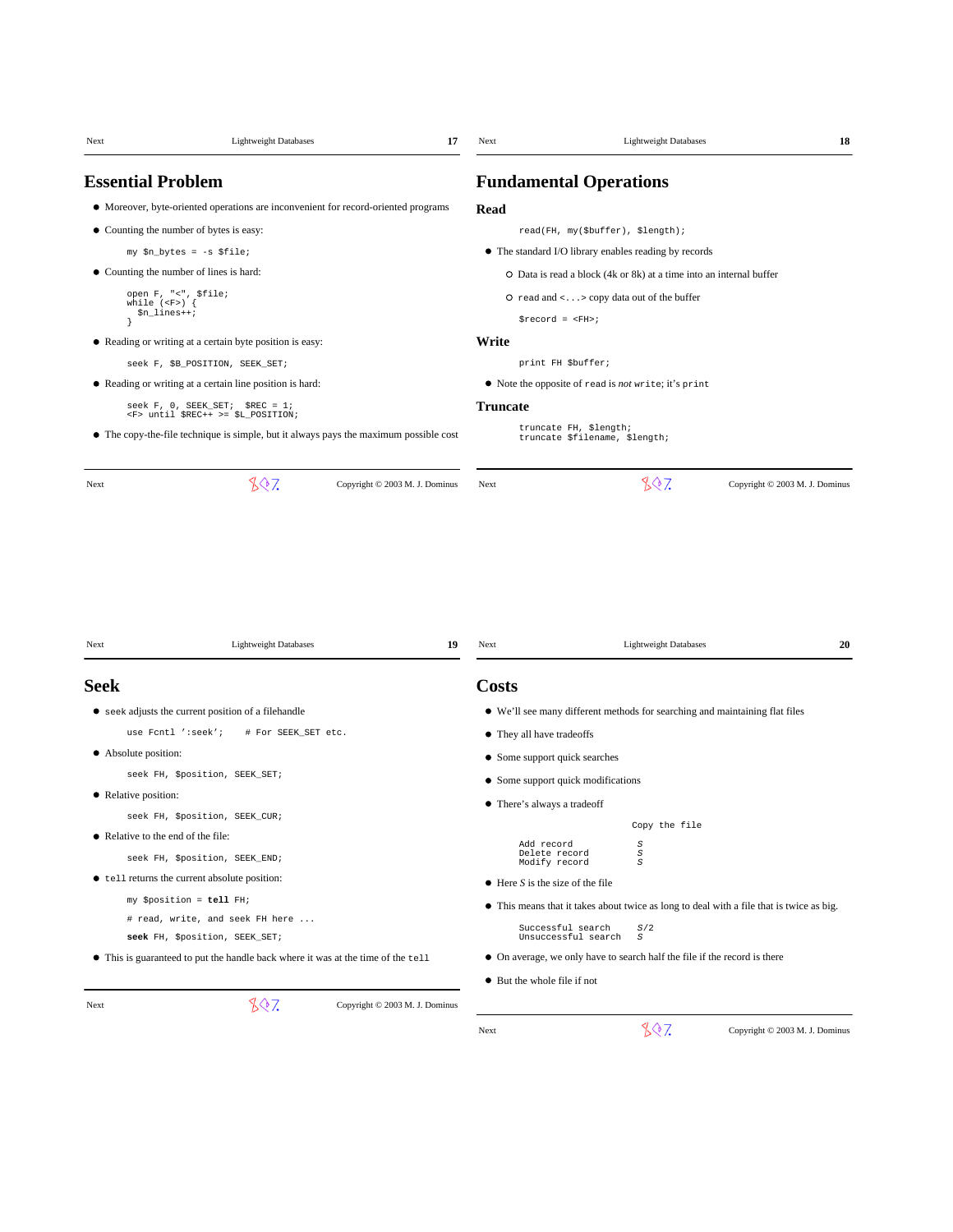| Next                        | <b>Lightweight Databases</b>                                         | 21                             | Next            | <b>Lightweight Databases</b>                                                                                                | 22 |
|-----------------------------|----------------------------------------------------------------------|--------------------------------|-----------------|-----------------------------------------------------------------------------------------------------------------------------|----|
| <b>Adding Records</b>       |                                                                      |                                |                 | <b>Sorted Order</b>                                                                                                         |    |
| Add record                  | S                                                                    |                                |                 | • If we keep the file in sorted order, searching is faster                                                                  |    |
|                             | • With a plain flat text file, there's a shortcut for adding records |                                |                 | • We can use a binary search                                                                                                |    |
|                             | • Adding a record at the <i>end</i> of the file is very cheap        |                                |                 | O This is the method we use for searching the telephone book                                                                |    |
|                             | Append to beginning<br>S<br>Append to middle<br>$\cal S$             |                                | $\bullet$ Idea: |                                                                                                                             |    |
|                             | Append to end<br>$\mathbf 1$                                         |                                |                 | O Look at a record near the middle of the file                                                                              |    |
| • The code looks like this: |                                                                      |                                |                 | If the record is too early, look only at the last half of the file                                                          |    |
|                             | sub add_user {<br>my (\$file, \$new_user_data) = @_;<br>$local *F$   |                                |                 | If the record is too late, look only at the first half of the file                                                          |    |
|                             | open F, ">>", \$file or return;<br>print F \$new_user_data, "\n";    |                                |                 | O Repeat on successively smaller segments of the file                                                                       |    |
|                             |                                                                      |                                |                 | O The standard Search: : Dict module does this                                                                              |    |
| Next                        | 807                                                                  | Copyright © 2003 M. J. Dominus |                 |                                                                                                                             |    |
|                             |                                                                      |                                | Next            | 807<br>Copyright © 2003 M. J. Dominus                                                                                       |    |
| Next                        | <b>Lightweight Databases</b>                                         | 23                             | Next            | <b>Lightweight Databases</b>                                                                                                | 24 |
| <b>Binary Search</b>        |                                                                      |                                |                 | <b>Binary Search</b>                                                                                                        |    |
|                             | • Binary search is notoriously difficult to code                     |                                |                 | • This function gets a filehandle open to a sorted file                                                                     |    |
|                             | O There are a lot of funny edge cases                                |                                |                 | $\bullet$ It finds the first line in the file that is ge $\frac{1}{2}$ key                                                  |    |
|                             | • If you write it yourself, test very carefully                      |                                |                 | • Returns that line and leaves $$fh$ positioned at that line                                                                |    |
| Or use Search::Dict         |                                                                      |                                |                 | sub search<br>my (\$fh, \$key) = $@_{i}$ ;                                                                                  |    |
|                             | • Or the (carefully tested) code in your handouts                    |                                |                 | $my ($lo, $hi) = (0, -s $fh);$                                                                                              |    |
|                             |                                                                      |                                |                 | while $(1)$ {<br>$my$ $$mid = int(($lo + $hi)/2);$                                                                          |    |
| Next                        | 807                                                                  | Copyright © 2003 M. J. Dominus |                 | if $(\text{$mid})$ {<br>seek \$fh, \$mid-1, SEEK_SET;<br>$my$ \$junk = <\$fh>;<br>$\}$ else $\{$<br>seek \$fh, 0, SEEK_SET; |    |
|                             |                                                                      |                                |                 | my \$start = tell \$fh;<br>$my$ \$rec = <\$fh>;<br>return unless defined \$rec;<br>chomp \$rec;                             |    |
|                             |                                                                      |                                |                 | if $(\frac{1}{2}h i == $10)$ {<br>seek \$fh, \$start, SEEK_SET;<br>return \$rec                                             |    |
|                             |                                                                      |                                | 1               | if (\$rec lt \$key)<br>$\{$ \$10 = \$mid+1 }<br>{ \$hi = \$mid<br>else<br>-1                                                |    |
|                             |                                                                      |                                |                 | ● This is search1.p1 in your handout                                                                                        |    |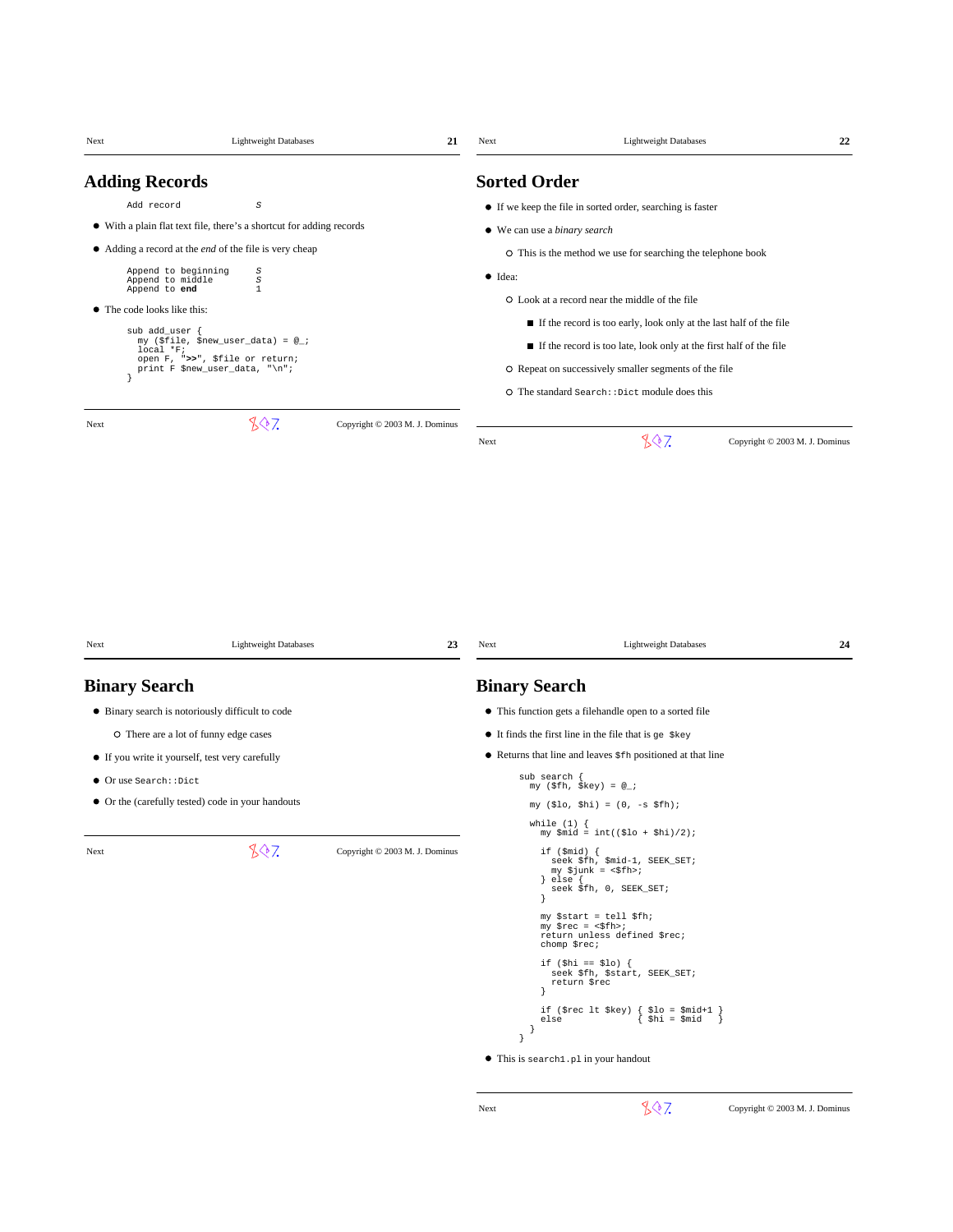| Next                 | <b>Lightweight Databases</b>                                            | 25                             | Next                 | <b>Lightweight Databases</b>                                                     | 26                             |
|----------------------|-------------------------------------------------------------------------|--------------------------------|----------------------|----------------------------------------------------------------------------------|--------------------------------|
| <b>Binary Search</b> |                                                                         |                                | <b>Binary Search</b> |                                                                                  |                                |
| • What's with this?  |                                                                         |                                |                      | $\bullet$ search 3. pl works for any value of $\frac{1}{2}$                      |                                |
|                      | if $(\text{$mid})$ {                                                    |                                |                      | It's similar to the innards of Search: : Dict                                    |                                |
|                      | seek \$fh, \$mid-1, SEEK_SET;<br>$my$ \$junk = <\$fh>;                  |                                |                      | • It uses binary search only to locate the <i>block</i> that contains the target |                                |
| } else               | $\cdots$                                                                |                                |                      | • Then it does linear search on the block                                        |                                |
|                      | my \$start = tell \$fh;<br>$my$ \$rec = <\$fh>;                         |                                |                      |                                                                                  |                                |
|                      | • Well, we want the record that starts at or after \$mid                |                                |                      | • It's about 75% slower than search1.pl                                          |                                |
|                      | O But \$mid might point into the middle of a record                     |                                |                      | • Also, it might fail if any of the records are longer than a disk block         |                                |
|                      | \$mid                                                                   |                                |                      | • The code is at the back of your book                                           |                                |
|                      | \$mid-1<br>Sstart                                                       |                                |                      |                                                                                  |                                |
|                      |                                                                         |                                | Next                 | 807                                                                              | Copyright © 2003 M. J. Dominus |
|                      | <b>JUNK</b><br>$\n\lambda$ n                                            | <b>RECORD</b><br>$\verb \n $   |                      |                                                                                  |                                |
|                      | • We back up one space in case it <i>doesn't</i> point into the middle: |                                |                      |                                                                                  |                                |
|                      | Smid                                                                    |                                |                      |                                                                                  |                                |
|                      | \$mid-l                                                                 |                                |                      |                                                                                  |                                |
|                      | Sstart                                                                  |                                |                      |                                                                                  |                                |
|                      | $\setminus$ n                                                           | <b>RECORD</b><br>$\mathbf n$   |                      |                                                                                  |                                |
|                      |                                                                         |                                |                      |                                                                                  |                                |
|                      | • Note: This trick only works when $l$ ength $(\frac{2}{7}) = 1$        |                                |                      |                                                                                  |                                |
|                      |                                                                         |                                |                      |                                                                                  |                                |
| Next                 | 807                                                                     | Copyright © 2003 M. J. Dominus |                      |                                                                                  |                                |
|                      |                                                                         |                                |                      |                                                                                  |                                |
| Next                 | <b>Lightweight Databases</b>                                            | 27                             | Next                 | <b>Lightweight Databases</b>                                                     | 28                             |
| <b>Sorted Order</b>  |                                                                         |                                | <b>Sorted Order</b>  |                                                                                  |                                |
|                      |                                                                         |                                |                      |                                                                                  |                                |
|                      | • Here's a benchmark result comparing linear search against binary:     |                                |                      | • search2.pl in your handout is like search1.pl, but a little more general       |                                |
| Linear:              | total<br>user<br>sys<br>9.98<br>0.23<br>10.21                           |                                |                      | • It takes a search function that compares records                               |                                |
| Binary: 0.01 0.04    | 0.05                                                                    |                                |                      | O The function should return a negative value if the current record is too early |                                |
|                      | • This is on ten randomly selected keys                                 |                                |                      | • search2.pl finds the first record in the file that is not 'too early'          |                                |
|                      | • The target file contained 234,693 lines                               |                                |                      | • For example, if your file is the password file, sorted on field 2:             |                                |
|                      | ● Here's 1000 searches with search1.pl and search3.pl:                  |                                |                      | search(\*PASSWD,                                                                 |                                |
| NULL:<br>Search1:    | 0.00<br>0.00<br>0.00<br>3.00<br>0.44<br>3.44                            |                                |                      | sub $\{ my ($uid) = (split / : /)[1];$<br>$$uid \iff 119 \}$                     |                                |
| Search3:             | 5.58<br>0.39<br>5.97                                                    |                                |                      | • This locates the first record whose UID is at least 119                        |                                |
|                      |                                                                         |                                |                      |                                                                                  |                                |
| Next                 | 807                                                                     | Copyright © 2003 M. J. Dominus | Next                 | 807.                                                                             | Copyright © 2003 M. J. Dominus |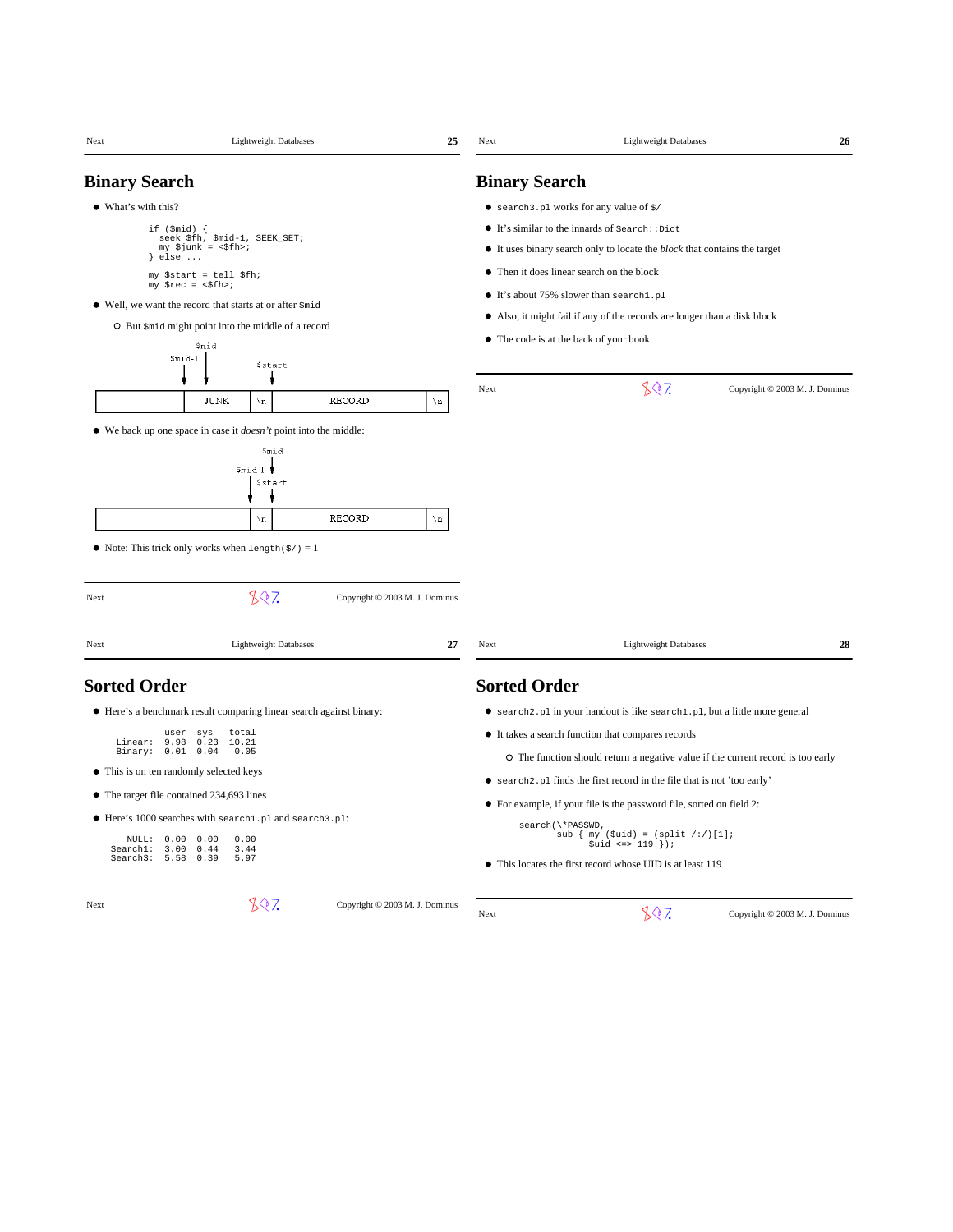| Next                               |                                                                                             | <b>Lightweight Databases</b>                                                                                            | 29                           | Next                       | <b>Lightweight Databases</b>                                                      | 30                             |
|------------------------------------|---------------------------------------------------------------------------------------------|-------------------------------------------------------------------------------------------------------------------------|------------------------------|----------------------------|-----------------------------------------------------------------------------------|--------------------------------|
| <b>Sorted Order</b>                |                                                                                             |                                                                                                                         |                              | <b>Modifying Records</b>   |                                                                                   |                                |
|                                    | • The big drawback of sorted files is that they're hard to update                           |                                                                                                                         |                              |                            | • Modifying records in-place is tricky                                            |                                |
|                                    | • You can't just append a new record at the end                                             |                                                                                                                         |                              |                            | • Because there might not be enough room for the new version                      |                                |
| • Comparison:                      |                                                                                             |                                                                                                                         |                              |                            | • Or the new version might not be big enough to fill all the space                |                                |
|                                    | Unsorted                                                                                    | Sorted                                                                                                                  |                              |                            |                                                                                   |                                |
| Lookup<br>Add<br>Delete            | Slow<br>Fast<br>Fast<br>Slow<br>Slow<br>Slow                                                |                                                                                                                         |                              | Next                       | 807                                                                               | Copyright © 2003 M. J. Dominus |
|                                    | • An alternative is a hybrid approach                                                       |                                                                                                                         |                              |                            |                                                                                   |                                |
|                                    | O Have two files, one sorted, one unsorted                                                  |                                                                                                                         |                              |                            |                                                                                   |                                |
|                                    | • For lookups, search the sorted file first, then the unsorted file                         |                                                                                                                         |                              |                            |                                                                                   |                                |
|                                    | • To add records, append to the unsorted file                                               |                                                                                                                         |                              |                            |                                                                                   |                                |
|                                    | • Periodically merge the unsorted file into the sorted one                                  |                                                                                                                         |                              |                            |                                                                                   |                                |
| Next                               | 807                                                                                         | Copyright © 2003 M. J. Dominus                                                                                          |                              |                            |                                                                                   |                                |
|                                    |                                                                                             |                                                                                                                         |                              |                            |                                                                                   |                                |
| Next                               |                                                                                             | <b>Lightweight Databases</b>                                                                                            | 31                           | Next                       | <b>Lightweight Databases</b>                                                      | 32                             |
|                                    | <b>Overwriting Records</b>                                                                  |                                                                                                                         |                              | <b>Bytes vs. Positions</b> |                                                                                   |                                |
|                                    |                                                                                             | • Suppose we are replacing a record with another of <i>exactly</i> the same length                                      |                              |                            | • This looks innocuous, but it opens a 55-gallon drum of                          |                                |
| 0                                  | $\tau$<br>8<br>9<br>-5<br>6<br>5<br>Β<br>3                                                  | 10<br>П<br>$\lfloor 2 \rfloor$<br>$\begin{array}{c} 13 \end{array}$<br>$\lfloor 4 \rfloor$<br>15<br>16<br>$\mathsf{I}7$ | $^{18}$<br>$\sqrt{9}$        | worms:                     | seek \$fh, -length(\$_), SEEK_CUR;                                                |                                |
| $\mathbf 1$<br>O                   | :<br>q                                                                                      | G<br>3<br>S<br>J<br>Ζ<br>У<br>ı                                                                                         | ۱n<br>W<br>$\ddotsc$         |                            | • Here we wanted to back up to the beginning of the current                       |                                |
| 0                                  | 8<br>q<br>-6<br>5<br>3<br>T<br>Β<br>G<br>:                                                  | 13<br> 4<br>15<br>$\sqrt{7}$<br>10<br>Ш<br>$\mathsf{L}2$<br>16<br>3<br>i<br>G<br>S<br>J<br>$\rm{Z}$<br>У                | $\lfloor 9$<br>18<br>W<br>۱n | record                     |                                                                                   |                                |
|                                    |                                                                                             |                                                                                                                         |                              | • This won't always work   |                                                                                   |                                |
|                                    | Then we need not rewrite the entire file                                                    |                                                                                                                         |                              |                            | • Seek positions don't always correspond to character offsets                     |                                |
| • For example:                     |                                                                                             |                                                                                                                         |                              | • Consider a DOS file:     |                                                                                   |                                |
|                                    | sub uppercase_username {<br>$my$ (\$fh, \$username) = $@_{i}$ ;<br>seek \$fh, 0, SEEK_SET;  |                                                                                                                         |                              | I like pie\r\n             | Especially apple.\r\n                                                             |                                |
|                                    | while $(\langle \$fh \rangle)$ {<br>my (\$u, \$rest) = split /:/, \$_, 2;                   |                                                                                                                         |                              |                            | • After reading the first record, tell is likely to return 12                     |                                |
|                                    | next unless \$u eq \$username;<br>seek \$fh, -length(\$_), SEEK_CUR;<br>print \$fh uc(\$u); |                                                                                                                         |                              |                            | $\bullet$ But $\zeta$ will contain "I like pie\n" (11 characters)                 |                                |
| -ł                                 | return;                                                                                     |                                                                                                                         |                              |                            | O The $\r \in \mathbb{R}$ is translated to just $\n \in \mathbb{R}$               |                                |
| }<br>• We search the file as usual |                                                                                             |                                                                                                                         |                              |                            | • The problem gets much worse with variable-length character encodings like UTF-8 |                                |
|                                    |                                                                                             | • When we find the record we want, we back up and overwrite it in place                                                 |                              |                            |                                                                                   |                                |
|                                    |                                                                                             |                                                                                                                         |                              | Next                       | 807                                                                               | Copyright © 2003 M. J. Dominus |

Next  $\sqrt{3}$  Copyright © 2003 M. J. Dominus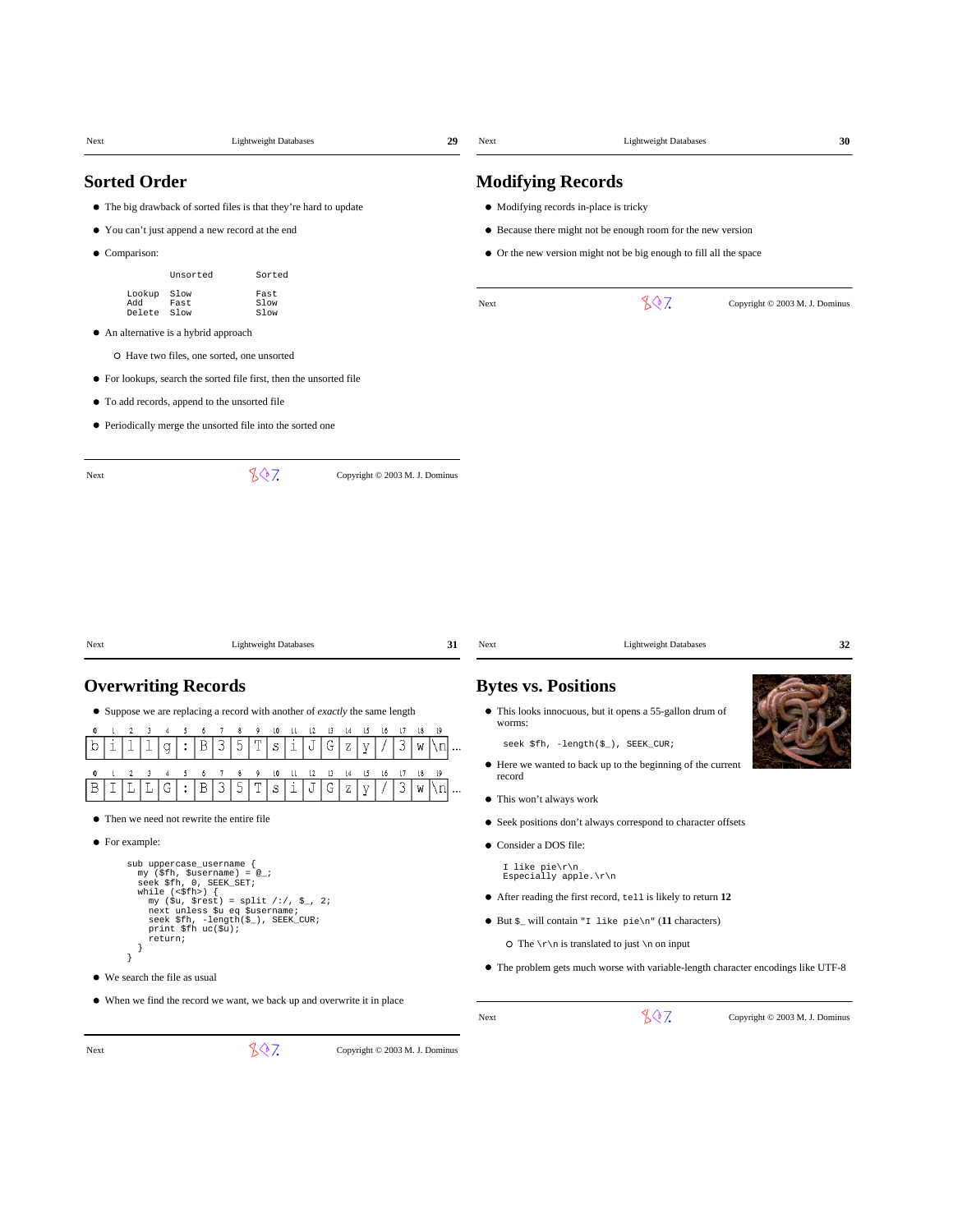|                                                                                          |                                                                    | 33                                                                                  | Next                                                                                                                             | <b>Lightweight Databases</b>                                                                                                                                             | 34                             |  |
|------------------------------------------------------------------------------------------|--------------------------------------------------------------------|-------------------------------------------------------------------------------------|----------------------------------------------------------------------------------------------------------------------------------|--------------------------------------------------------------------------------------------------------------------------------------------------------------------------|--------------------------------|--|
| <b>Bytes vs. Positions</b>                                                               |                                                                    |                                                                                     | <b>Gappy Files</b>                                                                                                               |                                                                                                                                                                          |                                |  |
| • I could probably talk all day about the various problems that come up                  |                                                                    |                                                                                     |                                                                                                                                  | • If we need to modify variable-length records, we can do that                                                                                                           |                                |  |
| • So instead, we'll have one slide                                                       |                                                                    |                                                                                     | • Recall that the problems are:                                                                                                  |                                                                                                                                                                          |                                |  |
| • This <i>always</i> works, no matter what:                                              |                                                                    |                                                                                     |                                                                                                                                  | 1. The new version of the record might not be big enough to fill all the space                                                                                           |                                |  |
| my \$position = tell FH;                                                                 |                                                                    |                                                                                     |                                                                                                                                  | 2. Or there might not be enough room for the new version in the old space                                                                                                |                                |  |
| # read and write FH here                                                                 |                                                                    |                                                                                     |                                                                                                                                  | $\bullet$ (1) is easy to deal with: Just leave behind some padding characters                                                                                            |                                |  |
| seek FH, \$position, SEEK_SET;                                                           |                                                                    |                                                                                     |                                                                                                                                  | • (2) can't be dealt with; the record must move                                                                                                                          |                                |  |
| • This <i>always</i> works, no matter what:                                              |                                                                    |                                                                                     |                                                                                                                                  |                                                                                                                                                                          |                                |  |
| seek FH, 0, SEEK_SET;                                                                    |                                                                    |                                                                                     | O Replace it with padding and put the new record at the end<br>• You also have to fix your search function to ignore the padding |                                                                                                                                                                          |                                |  |
|                                                                                          |                                                                    | • Bytes and characters are the same on Unix systems when files have 8-bit encodings |                                                                                                                                  |                                                                                                                                                                          |                                |  |
| O (Like ordinary text files, or files with ISO-8859 characters)                          |                                                                    |                                                                                     |                                                                                                                                  | • Example code is in modify-in-place.pl; example data in MIP                                                                                                             |                                |  |
| • Ditto for DOS/Windows systems if the filehandle is in binary mode:                     |                                                                    |                                                                                     | Next                                                                                                                             | 807                                                                                                                                                                      | Copyright © 2003 M. J. Dominus |  |
| $binmode(FH)$ ;                                                                          |                                                                    |                                                                                     |                                                                                                                                  |                                                                                                                                                                          |                                |  |
| Next                                                                                     | 807                                                                | Copyright © 2003 M. J. Dominus                                                      |                                                                                                                                  |                                                                                                                                                                          |                                |  |
|                                                                                          |                                                                    |                                                                                     |                                                                                                                                  |                                                                                                                                                                          |                                |  |
|                                                                                          | <b>Lightweight Databases</b>                                       | 35                                                                                  | Next                                                                                                                             | <b>Lightweight Databases</b>                                                                                                                                             | 36                             |  |
| Next<br><b>Gappy Files</b>                                                               |                                                                    |                                                                                     | <b>Gappy Files</b>                                                                                                               |                                                                                                                                                                          |                                |  |
| • Searching first:<br>sub find {<br>my (\$fh, \$key) = $@_{i}$ ;                         |                                                                    |                                                                                     | sub modify {                                                                                                                     | my (\$fh, \$rec) = $@_{i}$ ;<br>my \$pos = tell \$fh;<br>chomp(my \$oldrec = $\langle$ \$fh>);                                                                           |                                |  |
| seek \$fh, 0, SEEK_SET;<br>$my$ \$pos = 0;<br>while $(\langle \$ fh \rangle) {<br>chomp; |                                                                    |                                                                                     |                                                                                                                                  | seek \$fh, \$pos, SEEK_SET;<br>if (length \$oldrec == length \$rec) {<br># easy case<br>print \$fh \$rec;                                                                |                                |  |
| next if $/^1$ ( $*$ \$/;<br>return \$_;                                                  | if (index( $\S_$ , $%$ key) == 0) {<br>seek \$fh, \$pos, SEEK_SET; |                                                                                     |                                                                                                                                  | elsif (length \$rec < length \$oldrec) {<br>my \$shortfall = length(\$oldrec) - length(\$rec);<br>my \$fill = "\0" x (\$shortfall-1);<br>print \$fh \$rec, "\n", \$fill; |                                |  |
| $$pos = tell $fh;$<br>return;                                                            |                                                                    |                                                                                     |                                                                                                                                  | continued                                                                                                                                                                |                                |  |
|                                                                                          |                                                                    |                                                                                     |                                                                                                                                  | • In this case, the new record will fit in the old space                                                                                                                 |                                |  |
| • This locates the first record that starts with \$key and returns it                    |                                                                    |                                                                                     |                                                                                                                                  | • Say we're changing tchrist: A3Jye3/wLzQNs\n to tom: A3Jye3/wLzQNs\n                                                                                                    |                                |  |
| O Also leaves \$fh positioned at the start of that record                                |                                                                    |                                                                                     |                                                                                                                                  | O We actually change it to tom: A3Jye3/wLzQNs\n\0\0\0\n                                                                                                                  |                                |  |
| • The key here is to ignore any line that is all NUL characters                          |                                                                    |                                                                                     |                                                                                                                                  | O This is the same length                                                                                                                                                |                                |  |
| O These represent 'gaps' from which data has been removed                                |                                                                    |                                                                                     |                                                                                                                                  | • find will ignore the $\000\$ n'gap'                                                                                                                                    |                                |  |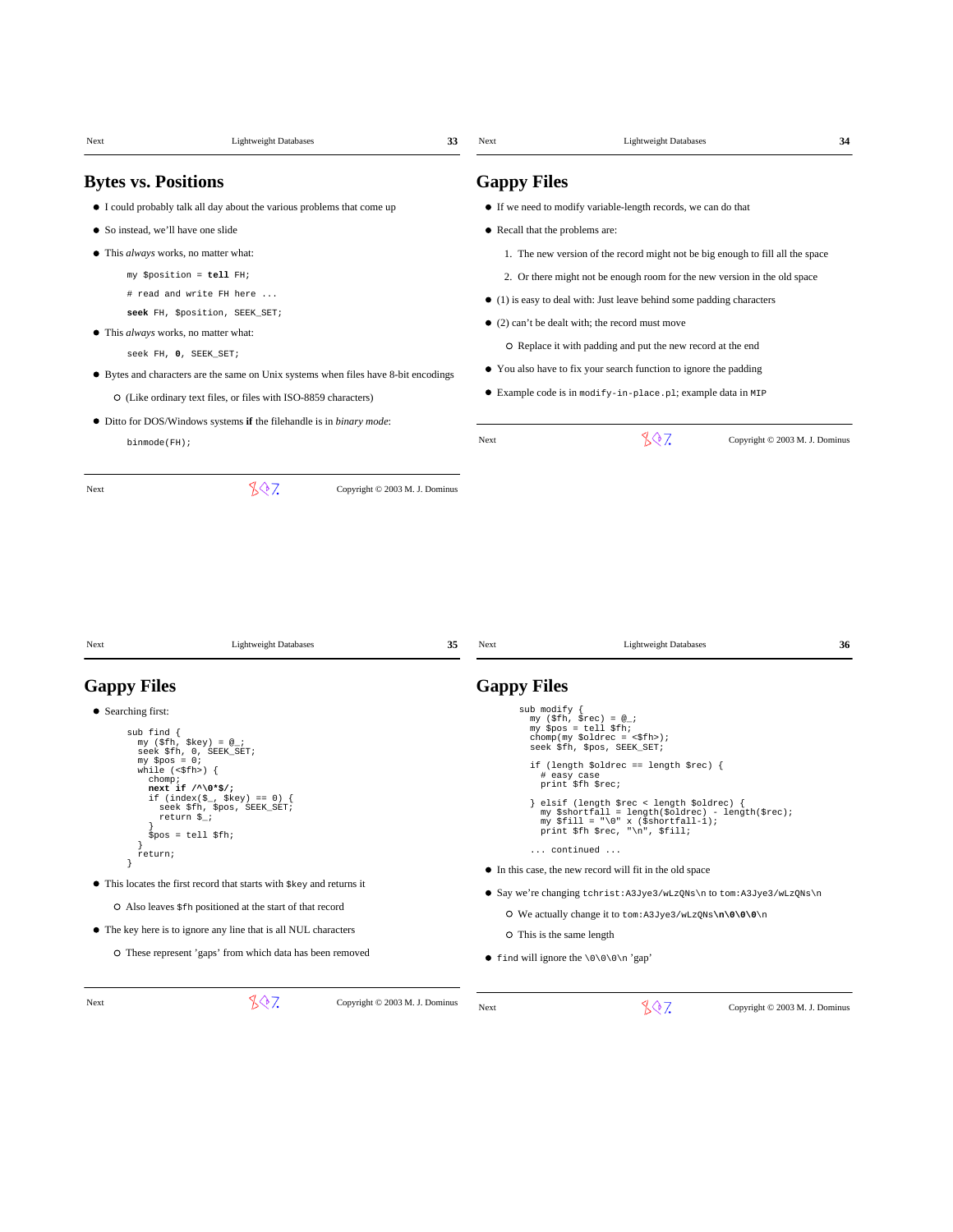| <b>Gappy Files</b>                |                                                                                                                                                                                   |    | <b>Gappy Files</b>                |                                                                                                                                                                                                                                                      |                                |
|-----------------------------------|-----------------------------------------------------------------------------------------------------------------------------------------------------------------------------------|----|-----------------------------------|------------------------------------------------------------------------------------------------------------------------------------------------------------------------------------------------------------------------------------------------------|--------------------------------|
| sub modify {                      |                                                                                                                                                                                   |    |                                   | • A variation: fill the gaps with newlines instead of NULs:                                                                                                                                                                                          |                                |
|                                   | continued                                                                                                                                                                         |    |                                   |                                                                                                                                                                                                                                                      |                                |
|                                   | } else { # New record is too big<br>my $$fill = "\0" x length($oldrec);$<br>print \$fh \$fill;<br>seek \$fh, 0, SEEK_END; # New record goes at the end<br>print \$fh \$rec, "\n"; |    | # easy case<br>print \$fh \$rec;  | if (length \$oldrec == length \$rec) {<br>} elsif (length \$rec < length \$oldrec) {<br>my \$shortfall = length(\$oldrec) - length(\$rec);<br>my \$fill = "\n" x \$shortfall;<br>print \$fh \$rec, "\n", \$fill;<br>} else { # New record is too big |                                |
| • Here the new record won't fit   |                                                                                                                                                                                   |    | print \$fh \$fill;                | my $$fill = "\n" x length ($oldrec);$                                                                                                                                                                                                                |                                |
|                                   | O We remove the old record entirely, and put the new one at the end                                                                                                               |    |                                   | seek \$fh, 0, SEEK_END; # New record goes at the end<br>print \$fh \$rec, "\n";                                                                                                                                                                      |                                |
|                                   | ● Say we're changing gnat: A51FSA8JrmV6M\n to torkington: A51FSA8JrmV6M\n                                                                                                         |    |                                   |                                                                                                                                                                                                                                                      |                                |
|                                   | O We replace gnat: A51FSA8JrmV6M\n with                                                                                                                                           |    |                                   | • Then have find ignore blank lines                                                                                                                                                                                                                  |                                |
|                                   | O We put torkington: $A51FSA8Jr mV6M \nabla$ at the end of the file                                                                                                               |    |                                   | O See mip2.p1 in the handout                                                                                                                                                                                                                         |                                |
|                                   |                                                                                                                                                                                   |    |                                   |                                                                                                                                                                                                                                                      |                                |
|                                   | • A sufficiently clever implementation might put something else into the gap later                                                                                                |    | Next                              | 807                                                                                                                                                                                                                                                  | Copyright © 2003 M. J. Dominus |
|                                   |                                                                                                                                                                                   |    |                                   |                                                                                                                                                                                                                                                      |                                |
|                                   |                                                                                                                                                                                   |    |                                   |                                                                                                                                                                                                                                                      |                                |
|                                   | <b>Lightweight Databases</b>                                                                                                                                                      | 39 | Next                              | <b>Lightweight Databases</b>                                                                                                                                                                                                                         | 40                             |
|                                   | <b>Fixed-Length Records</b>                                                                                                                                                       |    |                                   | <b>Fixed-Length Records</b>                                                                                                                                                                                                                          |                                |
|                                   | • If all the records are the same length, it becomes easy to modify them                                                                                                          |    | billg<br>mjd                      | 666 xyPXkPQTjCjnUGates                                                                                                                                                                                                                               | William<br>Mark Jason          |
|                                   | O The 'gappy files' code can dispense with the two hard cases                                                                                                                     |    | .                                 | 119 A12FMTJGN5wpYDominus<br>longuser1234530Ubq7V0pV9doLongusername-EarwiggFeatherstonehaughs<br>larry 1 qQYY3gYY0yAWall                                                                                                                              | Larry                          |
|                                   | • Suppose the file has the following format:                                                                                                                                      |    |                                   | • Code to search for a user now looks like this:                                                                                                                                                                                                     |                                |
| O 8-character username            |                                                                                                                                                                                   |    | sub find_user {                   |                                                                                                                                                                                                                                                      |                                |
| O 5-character user ID             |                                                                                                                                                                                   |    |                                   | my $(\$fh, $user) = @_{i}$<br>seek \$fh, 0, SEEK SET;<br>while (read(\$fh, my(\$rec), 64) == 64) {                                                                                                                                                   |                                |
|                                   | O 13-character encrypted password                                                                                                                                                 |    |                                   | my (@field) = unpack "A8 A5 A13 A20 A18", \$rec;<br>next unless \$user eq \$field[0];<br>return @field;                                                                                                                                              |                                |
| O 20-character surname            |                                                                                                                                                                                   |    | return;                           |                                                                                                                                                                                                                                                      |                                |
| Next                              | O 18-character given name                                                                                                                                                         |    |                                   | • unpack gets a <i>format string</i> that describes the data format                                                                                                                                                                                  |                                |
| • Each record is exactly 64 bytes |                                                                                                                                                                                   |    |                                   | • As is a space-padded alphabetic field of length 8                                                                                                                                                                                                  |                                |
| billg<br>mjd                      | 666 xyPXkPQTjCjnUGates<br>William<br>119 A12FMTJGN5wpYDominus<br>Mark Jason<br>longuser1234530Ubq7V0pV9doLongusername-EarwiggFeatherstonehaughs                                   |    | • Trailing spaces are trimmed off |                                                                                                                                                                                                                                                      |                                |
| larry<br>$\mathbf{1}$             | qQYY3gYY0yAWall<br>Larry                                                                                                                                                          |    |                                   | • a8 is similar, but NUL-padded $(\sqrt{0})$                                                                                                                                                                                                         |                                |
|                                   | • Note that fields may now contain spaces or any other data                                                                                                                       |    |                                   |                                                                                                                                                                                                                                                      |                                |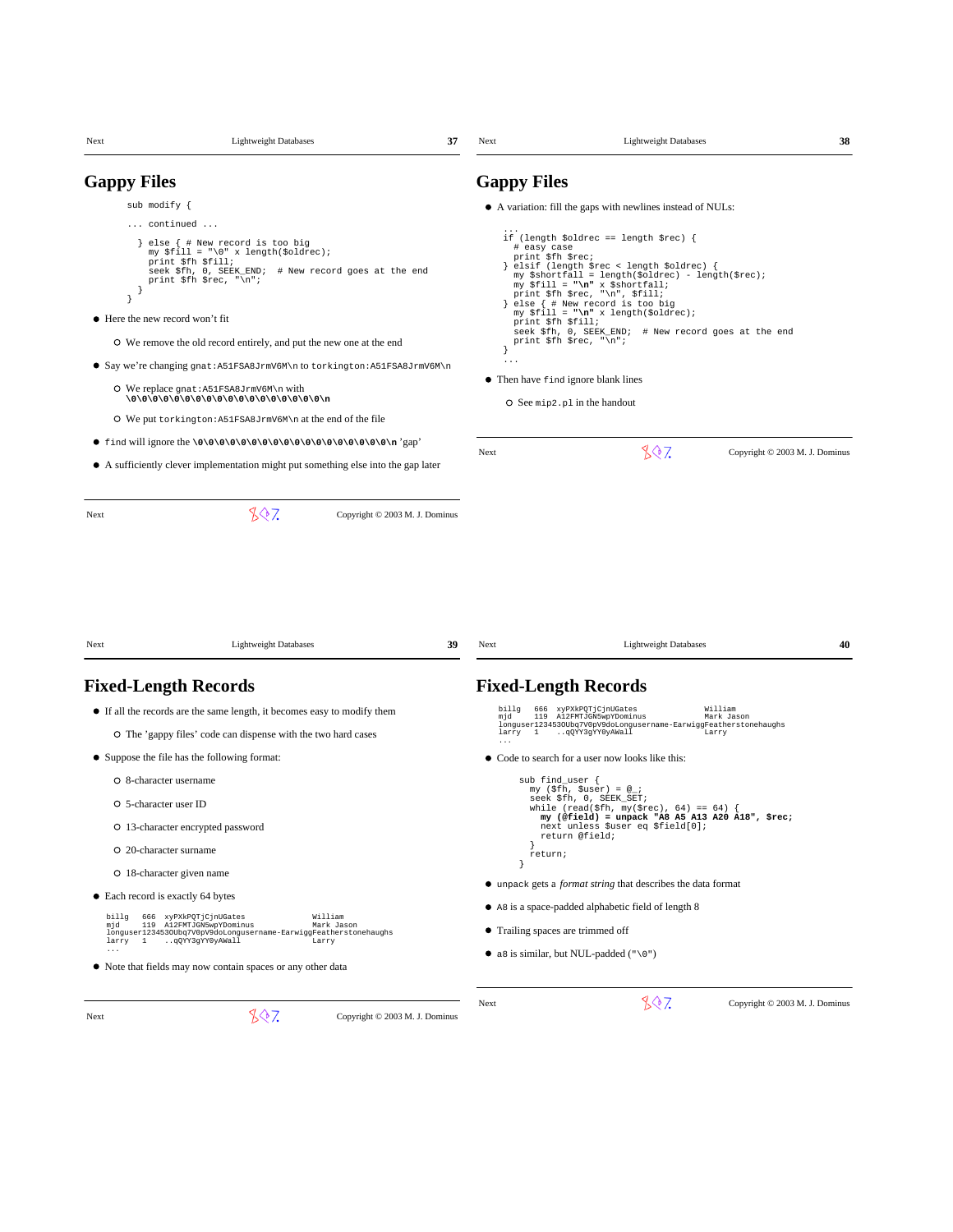| Next                                                                                                                                          | <b>Lightweight Databases</b>                                                                                                                                                                                                                                                                                                                                                                                                                           | 41                                                                                                                                                                                                                                                                                                                                                                                                                                                                         | Next                                     | <b>Lightweight Databases</b>                                                                                                                                                                                                                                                                                                                                                                                                                                                                                                                                                                                                                                                                                                                                                                                                     | 42                                                      |
|-----------------------------------------------------------------------------------------------------------------------------------------------|--------------------------------------------------------------------------------------------------------------------------------------------------------------------------------------------------------------------------------------------------------------------------------------------------------------------------------------------------------------------------------------------------------------------------------------------------------|----------------------------------------------------------------------------------------------------------------------------------------------------------------------------------------------------------------------------------------------------------------------------------------------------------------------------------------------------------------------------------------------------------------------------------------------------------------------------|------------------------------------------|----------------------------------------------------------------------------------------------------------------------------------------------------------------------------------------------------------------------------------------------------------------------------------------------------------------------------------------------------------------------------------------------------------------------------------------------------------------------------------------------------------------------------------------------------------------------------------------------------------------------------------------------------------------------------------------------------------------------------------------------------------------------------------------------------------------------------------|---------------------------------------------------------|
|                                                                                                                                               | <b>Fixed-Length Records</b>                                                                                                                                                                                                                                                                                                                                                                                                                            |                                                                                                                                                                                                                                                                                                                                                                                                                                                                            |                                          | <b>Fixed-Length Records</b>                                                                                                                                                                                                                                                                                                                                                                                                                                                                                                                                                                                                                                                                                                                                                                                                      |                                                         |
| ₹<br>sub find_user {<br>return;<br>Next                                                                                                       | while (read(\$fh, my(\$rec), 64) == 64) {<br>• Alternative: Starting in 5.6.0, you may say<br>my $(\$fh, $user) = @_{i}$<br>seek \$fh, 0, SEEK_SET;<br>local $\frac{2}{7}$ = \64;<br>while (\$rec = $\langle$ \$fh>) {<br>my (@field) = unpack "A8 A5 A13 A20 A18", \$rec;<br>next unless \$user eq \$field[0];<br>return @field;<br>807                                                                                                               | Copyright © 2003 M. J. Dominus                                                                                                                                                                                                                                                                                                                                                                                                                                             | Next                                     | • Searching takes just as long as with variable-length records<br>• The win is when we want to modify a record<br>sub modify_user_data {<br>my (\$fh, \$user, @newdata) = @_;<br>unless (find_user(\$fh, \$user)) {<br>seek \$fh, 0, SEEK_END;<br>print \$fh pack "A8 A5 A13 A20 A18", \$user, @newdata;<br>• Before, modifying was difficult in general<br>O The only easy way was to copy the entire file<br>O Now modifying in-place is cheap<br>807                                                                                                                                                                                                                                                                                                                                                                          | # Move to end of file<br>Copyright © 2003 M. J. Dominus |
| Next                                                                                                                                          | <b>Lightweight Databases</b>                                                                                                                                                                                                                                                                                                                                                                                                                           | 43                                                                                                                                                                                                                                                                                                                                                                                                                                                                         | Next                                     | <b>Lightweight Databases</b>                                                                                                                                                                                                                                                                                                                                                                                                                                                                                                                                                                                                                                                                                                                                                                                                     | 44                                                      |
| <b>Numeric Indices</b>                                                                                                                        |                                                                                                                                                                                                                                                                                                                                                                                                                                                        |                                                                                                                                                                                                                                                                                                                                                                                                                                                                            | lastlog                                  |                                                                                                                                                                                                                                                                                                                                                                                                                                                                                                                                                                                                                                                                                                                                                                                                                                  |                                                         |
| $\Omega$<br>root<br>$\mathbf{1}$<br>larry<br>.<br>mjd<br>billg<br>$\ldots$ .<br>• Locating a user is now very fast:<br>sub find_user_by_uid { | • In some cases, we can speed up searching<br>• Suppose we want to look up usernames by UID<br>$\bullet$ Trick: Record number n holds information for user $\#n$<br>PLM/VF.estSxwSuper user<br>qQYY3gYY0yAWall<br>119 A12FMTJGN5wpYDominus<br>666 xyPXkPQTjCjnUGates<br>my $(\$fh, \$uid) = @_{i}$<br>seek \$fh, \$uid * 64, SEEK_SET;<br>if (read(\$fh, my(\$rec), 64) == 64) {<br>my (@field) = unpack "A8 A5 A13 A20 A18", \$rec;<br>return @field; | Larry<br>${\tt GARBAGESARBAGESARBAGESARBAGESRBAGESARBAGESRBAGESARBAGESRBAGESRBAGESRBAGESRBAGESRBB5$<br>GARBAGEGARBAGEGARBAGEGARBAGEGARBAGEGARBAGEGARBAGEGARBAGEGARBAGEG<br>GARBAGEGARBAGEGARBAGEGARBAGEGARBAGEGARBAGEGARBAGEGARBAGEGARBAGEG<br>GARBAGEGARBAGEGARBAGEGARBAGEGARBAGEGARBAGEGARBAGEGARBAGEGARBAGEG<br>Mark<br>GARBAGEGARBAGEGARBAGEGARBAGEGARBAGEGARBAGEGARBAGEGARBAGEGARBAGEG<br>GARBAGEGARBAGEGARBAGEGARBAGEGARBAGEGARBAGEGARBAGEGARBAGEGARBAGEG<br>William | ł<br>$\bullet$ To use:<br>$\}$ else $\{$ | • Unix last log records are stored in this way<br>sub get_lastlog_info {<br>my \$user = shift;<br>$$user = getp$ wnam( $$user) if $user = \sqrt{D}/i$<br>return unless defined \$user;<br>open L, "<", "/var/log/lastlog" or return;<br>seek L, 292 * \$user, SEEK_SET;<br>return unless read(L, my(\$buf), 292) == 292;<br>my (\$time, \$tty, \$host) = unpack "i a32 a256", \$buf;<br>return (\$time, \$tty, \$host);<br>if (my (\$time, \$tty, \$host) = $get\_lastlog_info(shift)$ ) {<br>print "\$user on \$tty from \$host\n\tat ",<br>$scalar(localtime $time), "\\n";$<br>print "\$user never logged in\n";<br>% perl lastlog.pl hkang<br>hkang on pts/18 from evrtwal-ar10-4-61-239-206.evrtwal.dsl-ver<br>at Sat Apr 19 15:45:56 2003<br>% perl lastlog.pl www<br>www never logged in<br>• Complete code in lastlog.pl |                                                         |
| return;<br>}                                                                                                                                  |                                                                                                                                                                                                                                                                                                                                                                                                                                                        |                                                                                                                                                                                                                                                                                                                                                                                                                                                                            | Next                                     | 807                                                                                                                                                                                                                                                                                                                                                                                                                                                                                                                                                                                                                                                                                                                                                                                                                              | Copyright © 2003 M. J. Dominus                          |
| Next                                                                                                                                          | 807                                                                                                                                                                                                                                                                                                                                                                                                                                                    | Copyright © 2003 M. J. Dominus                                                                                                                                                                                                                                                                                                                                                                                                                                             |                                          |                                                                                                                                                                                                                                                                                                                                                                                                                                                                                                                                                                                                                                                                                                                                                                                                                                  |                                                         |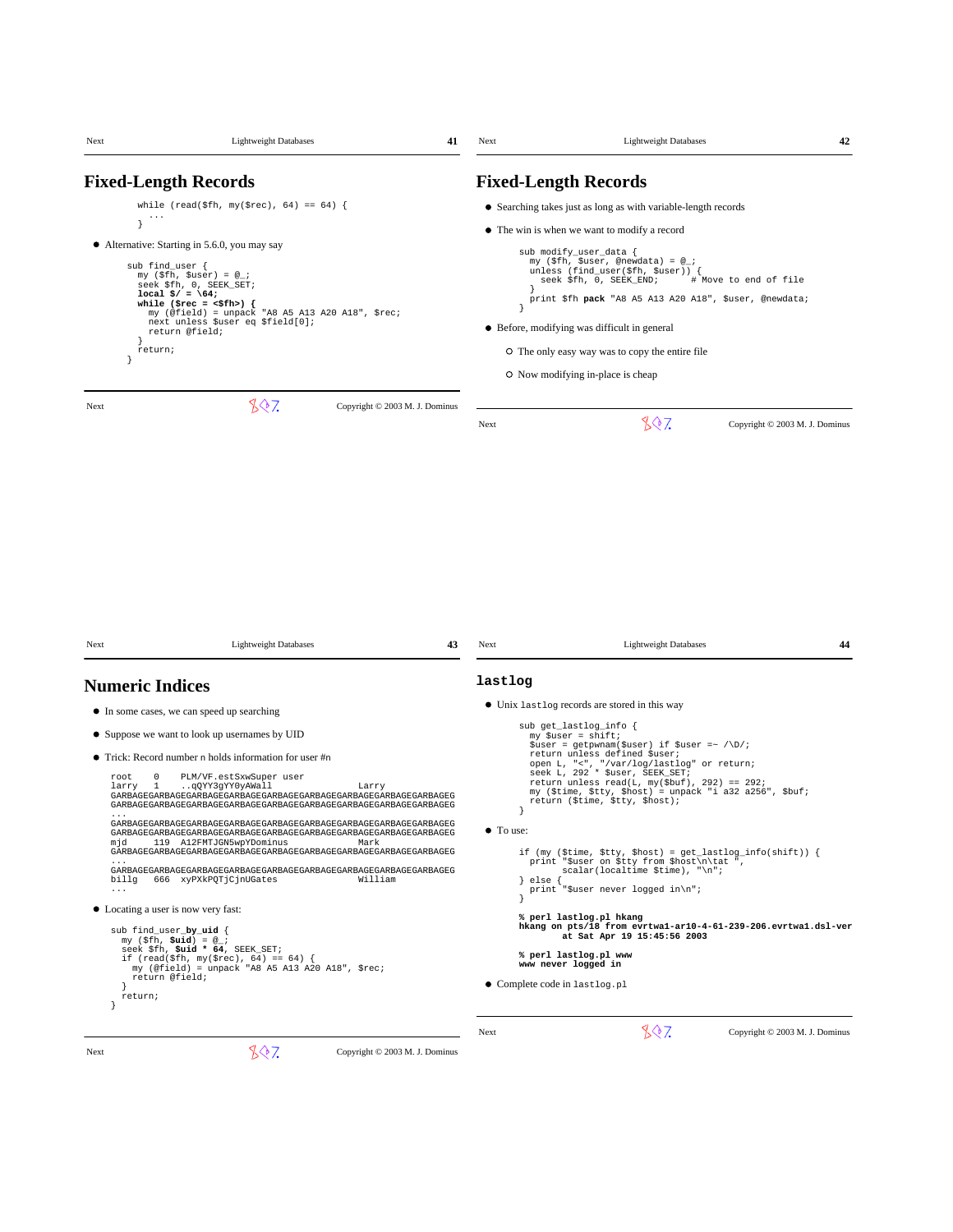| Next                                                                                                                                                     | <b>Lightweight Databases</b>                                                                                                                                                                                                                                                                                                                                                                                         |                                                  | 45 | Next                                                                                      | <b>Lightweight Databases</b>                                                                                                                                                                                                                                                                                                                                                                                                                                                                                                                                                                                                          |                                | 46 |
|----------------------------------------------------------------------------------------------------------------------------------------------------------|----------------------------------------------------------------------------------------------------------------------------------------------------------------------------------------------------------------------------------------------------------------------------------------------------------------------------------------------------------------------------------------------------------------------|--------------------------------------------------|----|-------------------------------------------------------------------------------------------|---------------------------------------------------------------------------------------------------------------------------------------------------------------------------------------------------------------------------------------------------------------------------------------------------------------------------------------------------------------------------------------------------------------------------------------------------------------------------------------------------------------------------------------------------------------------------------------------------------------------------------------|--------------------------------|----|
| <b>Indexing</b><br>variable-length records<br>• The index itself is fixed-length<br>Index File<br>0 <sub>0</sub><br>$\overline{c}$<br>119<br>666<br>Next | • We can combine the speed of fixed-length records with the flexibility of<br>• Idea: Make an <i>index</i> that records the position at which each record begins<br>-larry:1:qQYY3gYY0yA:Wall:Larry\n<br>longuser:12345:300bq7V0pV9do:Longusername-Earwigg:Featherstonehaughs\<br>mjd:119:A12FMTJGN5wpY:Dominus:Mark Jason\n<br>root:0:PLM/VF.estSxw:Super user:\n<br>billg:666:xyPXkPQTjCjnO:Gates:William\n<br>807 | Main Data File<br>Copyright © 2003 M. J. Dominus |    | <b>Indexing</b><br>Index File<br>-1<br>$\sqrt{2}$<br>$\Diamond$<br>119<br>666<br><br>Next | Main Data File<br>-larry:1:qQYY3gYY0yA:Wall:Larry\n<br>longuser:12345:300bq7V0pV9do:Longusername-Earwigg:Featherstonehaughs\n<br>mjd:119:A12FMTJGN5wpY:Dominus:Mark Jason\n<br>root:0:PLM/VF.estSxw:Super user:\n<br>billg:666:xyPXkPQTjCjnU:Gates:William\n<br>• To look up a user by UID:<br>sub find_user_by_uid {<br>my (\$fh, \$index_fh, \$uid) = $@$ ;<br>seek \$index_fh, \$uid * 10, SEEK_SET;<br>if (read(\$index_fh, my(\$rec), 10) == 10) {<br>my (\$offset) = unpack "A10", \$rec;<br>seek \$fh, \$offset, SEEK_SET;<br>$my$ \$record = <\$fh>;<br>return defined \$record ? split /:/, \$record : ();<br>return;<br>807 | Copyright © 2003 M. J. Dominus |    |
| Next<br><b>Indexing</b>                                                                                                                                  | <b>Lightweight Databases</b><br>• That's great, but where did the index file come from?                                                                                                                                                                                                                                                                                                                              |                                                  | 47 | Next<br><b>Void Fields</b>                                                                | <b>Lightweight Databases</b><br>• There's a potential problem with the previous slide's code                                                                                                                                                                                                                                                                                                                                                                                                                                                                                                                                          |                                | 48 |
| • Index files are easy to build:<br>}<br>}<br>Next                                                                                                       | sub build_index_for_users {<br>my (\$fh, \$index_fh) = $@$ ;<br>seek \$fh, 0, SEEK_SET;<br>seek \$index fh, 0, SEEK SET;<br>truncate \$index_fh, 0;<br>$my$ \$pos = tell \$fh;<br>while (<\$fh>)<br>my $$uid = (split / : /)[1];$<br>seek \$index_fh, \$uid * 10, SEEK_SET;<br>print \$index_fh, pack "A10", \$pos;<br>$$pos = tell $fh;$<br>807                                                                     | # Discard old index                              |    |                                                                                           | • Suppose there is no user $#2$<br>• find_user_by_uid will go to the right place in the index<br>O It will read 10 nonsense bytes<br>O Then it will read from a nonsense position in the data file<br>• Solution: Fill nonsense fields with a special 'no such user' value:<br>sub build_index_for_users {<br>my (\$fh, \$index_fh) = $@$<br>seek \$fh, 0, SEEK_SET;<br>my \$pos = tell \$fh;<br>my @position;<br>while $(\leq$ \$fh>)<br>my $$uid = (split / : /)[1];$                                                                                                                                                               |                                |    |
|                                                                                                                                                          |                                                                                                                                                                                                                                                                                                                                                                                                                      | Copyright © 2003 M. J. Dominus                   |    |                                                                                           | $$position[Suid] = $pos;$                                                                                                                                                                                                                                                                                                                                                                                                                                                                                                                                                                                                             |                                |    |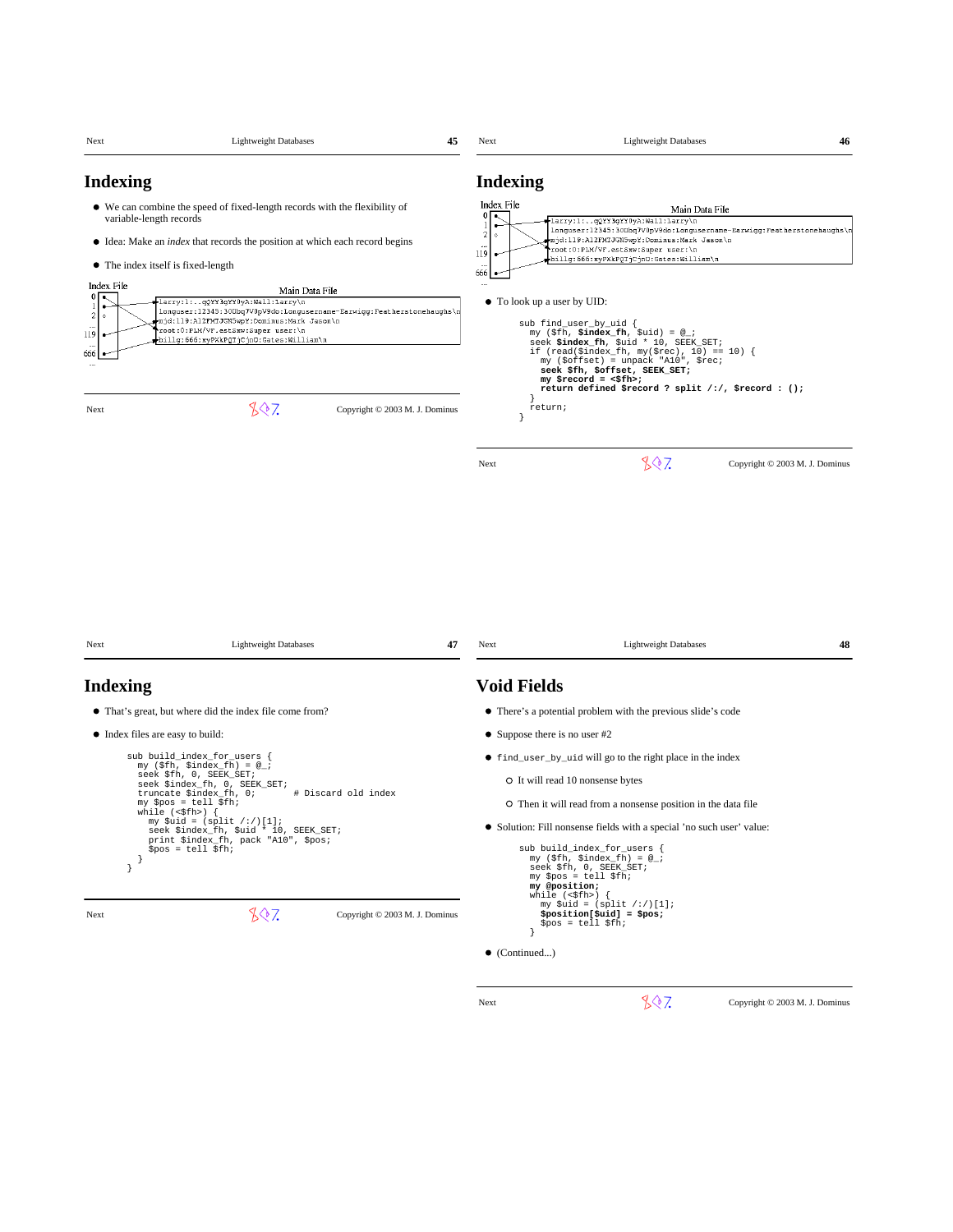| Next                                   | <b>Lightweight Databases</b>                                                                                                                                                                                                                                                                                                                           | 49                             | Next                                                          | <b>Lightweight Databases</b>                                                                                                                                                                                                                                                                                                                                      | 50                             |
|----------------------------------------|--------------------------------------------------------------------------------------------------------------------------------------------------------------------------------------------------------------------------------------------------------------------------------------------------------------------------------------------------------|--------------------------------|---------------------------------------------------------------|-------------------------------------------------------------------------------------------------------------------------------------------------------------------------------------------------------------------------------------------------------------------------------------------------------------------------------------------------------------------|--------------------------------|
| <b>Void Fields</b>                     |                                                                                                                                                                                                                                                                                                                                                        |                                |                                                               | <b>Generic Text Indices</b>                                                                                                                                                                                                                                                                                                                                       |                                |
| $\bullet$ (Continued)<br>}<br>$\big\}$ | seek \$index_fh, 0, SEEK_SET;<br>truncate \$index_fh, 0;<br>for (@position) {<br>if $(defined)$ {<br>print \$index_fh pack("A10", $\frac{1}{2}$ );<br>else {<br>J.<br>print \$index_fh "NoSuchUser";<br>● find_user_by_uid then gets:                                                                                                                  | # Discard old index            | $\mathcal{E}$                                                 | • Sometimes the index number is just the record number:<br>sub build_index_for_text {<br>my $(\$fh, \$index_fn) = @_{i}$<br>seek \$fh, 0, SEEK_SET;<br>seek \$index_fh, 0, SEEK_SET;<br># Discard old index<br>truncate \$index_fh, 0;<br>my \$pos = tell \$fh;<br>while $(\langle \$fh \rangle)$ {<br>print \$index_fh, pack "A10", \$pos;<br>$$pos = tell $fh;$ |                                |
|                                        | return if my \$offset eq 'NoSuchUser';                                                                                                                                                                                                                                                                                                                 |                                | Next                                                          | 807                                                                                                                                                                                                                                                                                                                                                               | Copyright © 2003 M. J. Dominus |
|                                        |                                                                                                                                                                                                                                                                                                                                                        |                                |                                                               |                                                                                                                                                                                                                                                                                                                                                                   |                                |
| Next                                   | <b>Lightweight Databases</b>                                                                                                                                                                                                                                                                                                                           | 51                             | Next                                                          | <b>Lightweight Databases</b>                                                                                                                                                                                                                                                                                                                                      | 52                             |
| <b>Packed Offsets</b>                  | • Instead of making index numbers 10-byte strings, use 4-byte machine integers:<br>print \$index_fh, pack "N", \$pos;<br>• Instead of "0", we use " $x00\ x00\ x00$ "<br>• Instead of "1", we use " $x00\ x00\ x01$ "<br>• Instead of "10", we use " $x00\ x00\ x00$<br>Instead of "1000000000", we use "\x3b\x9a\xca\x00"<br>O Benefit: Smaller index |                                | Tie::File<br>called Tie::File<br>element<br>modifies the file | • Perl 5.6.1 introduced a new module<br>• It makes a file look like an array<br>• Each line in the file becomes an array<br>• Reading or modifying the array reads or<br>• I wrote it because I didn't like the<br>answer to the FAQ question:                                                                                                                    |                                |
| Next                                   | 807                                                                                                                                                                                                                                                                                                                                                    | Copyright © 2003 M. J. Dominus | have liked:                                                   | How do I change one line<br>in a file?<br>$\bullet~$ The answer wasn't as helpful as I would<br>Those are operations of a text editor.<br>Perl is not a text editor.                                                                                                                                                                                              |                                |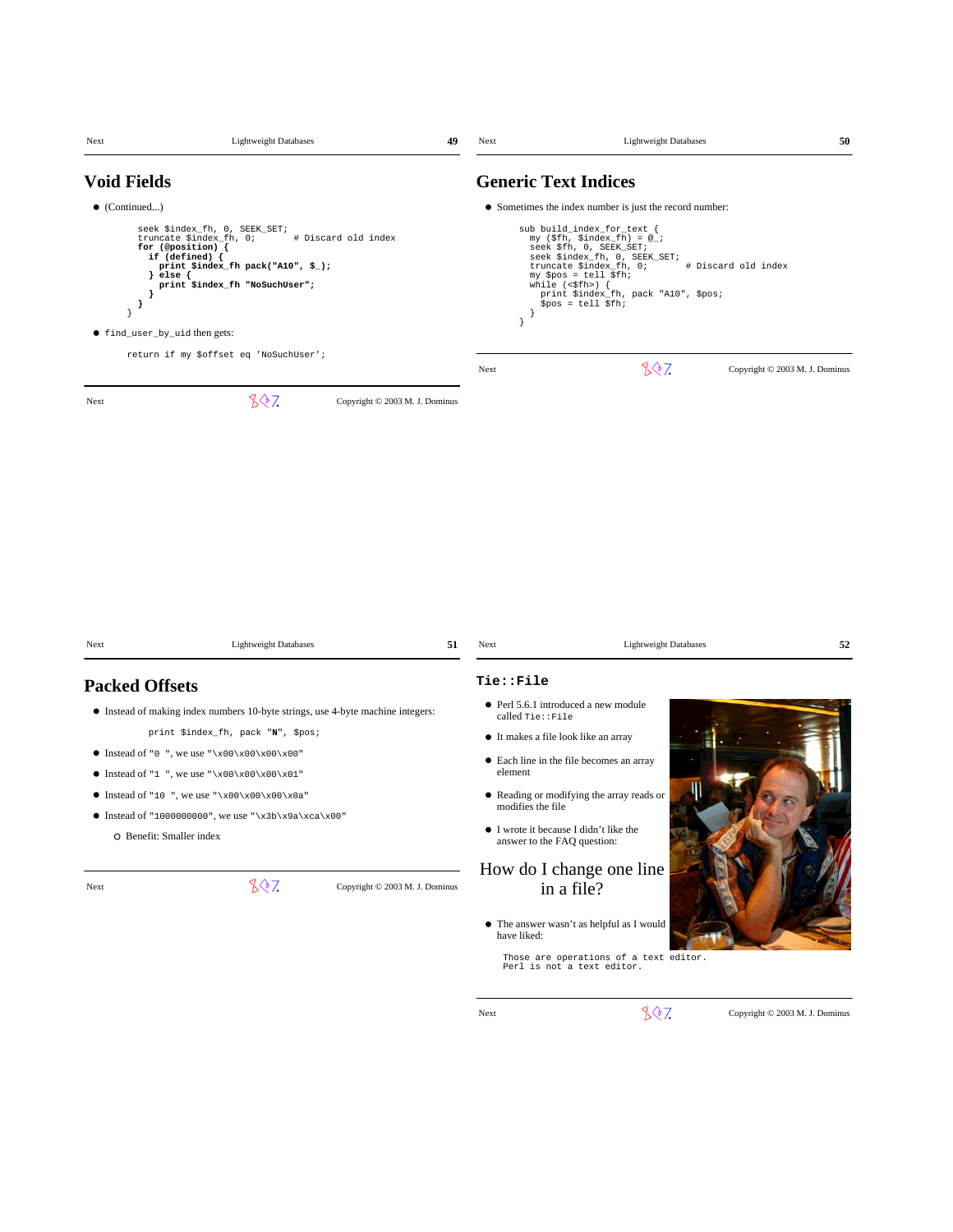| Next | <b>Lightweight Databases</b>                                                                                                                   | 53  | Next | <b>Lightweight Databases</b>                                                                                                                                                 | 54 |
|------|------------------------------------------------------------------------------------------------------------------------------------------------|-----|------|------------------------------------------------------------------------------------------------------------------------------------------------------------------------------|----|
|      | Tie::File Examples                                                                                                                             |     |      | Tie::File Examples                                                                                                                                                           |    |
|      | How do I change one line in a file?                                                                                                            |     |      | How do I delete a line in a file?                                                                                                                                            |    |
|      | tie @LINE, 'Tie::File', 'my_file.txt' or die ;<br>for $(@LINE)$ {<br>if (/not a text editor/) {<br>s/not/now/i<br>last:<br>-1<br>$\mathcal{E}$ | or: | }    | for $\sin$ (reverse 0 $\frac{1}{2}$ HLINE) {<br>if (is_snide_answer_to_FAQ(\$LINE[\$n])) {<br>splice @LINE, \$n, 1;<br>$my$ \$spliced = 0;<br>for $\sin(0 \ldots \sin(k))$ { |    |
| Next | 807<br>Copyright © 2003 M. J. Dominus                                                                                                          |     |      | if (is_snide_answer_to_FAQ(\$LINE[\$n - \$spliced])) {<br>splice @LINE, \$n - \$spliced, 1;<br>\$spliced++;                                                                  |    |
|      |                                                                                                                                                | or: |      |                                                                                                                                                                              |    |
|      |                                                                                                                                                |     |      | @snide = grep is_snide_answer_to_FAQ(\$LINE[\$_])), 0\$#LINE;<br>for (reverse @snide) { splice @LINE, $\S_$ , 1 }                                                            |    |
|      |                                                                                                                                                |     | Next | 807<br>Copyright © 2003 M. J. Dominus                                                                                                                                        |    |
|      |                                                                                                                                                |     |      |                                                                                                                                                                              |    |
| Next | <b>Lightweight Databases</b>                                                                                                                   | 55  | Next | <b>Lightweight Databases</b>                                                                                                                                                 | 56 |
|      | Tie::File Examples                                                                                                                             |     |      | Tie::File Examples                                                                                                                                                           |    |
|      | How do I insert a line in the middle of a file?                                                                                                |     |      | How do I append to the beginning of a file?                                                                                                                                  |    |
|      | for my $$n$ (0 $$HLINE$ ) {<br>if $(SLINE[Sn] = ~ / < ! - insert here -> / )$ {<br>splice @LINE, \$n+1, 0, \$new_html_text;<br>last;           |     |      | tie @LOG, 'Tie::File', 'DrainC.log' or die ;<br>unshift @LOG, \$new_record1, \$new_record2, @more_new_records;                                                               |    |
|      | ł.<br>1<br>untie @LINE;                                                                                                                        |     | Next | 807<br>Copyright © 2003 M. J. Dominus                                                                                                                                        |    |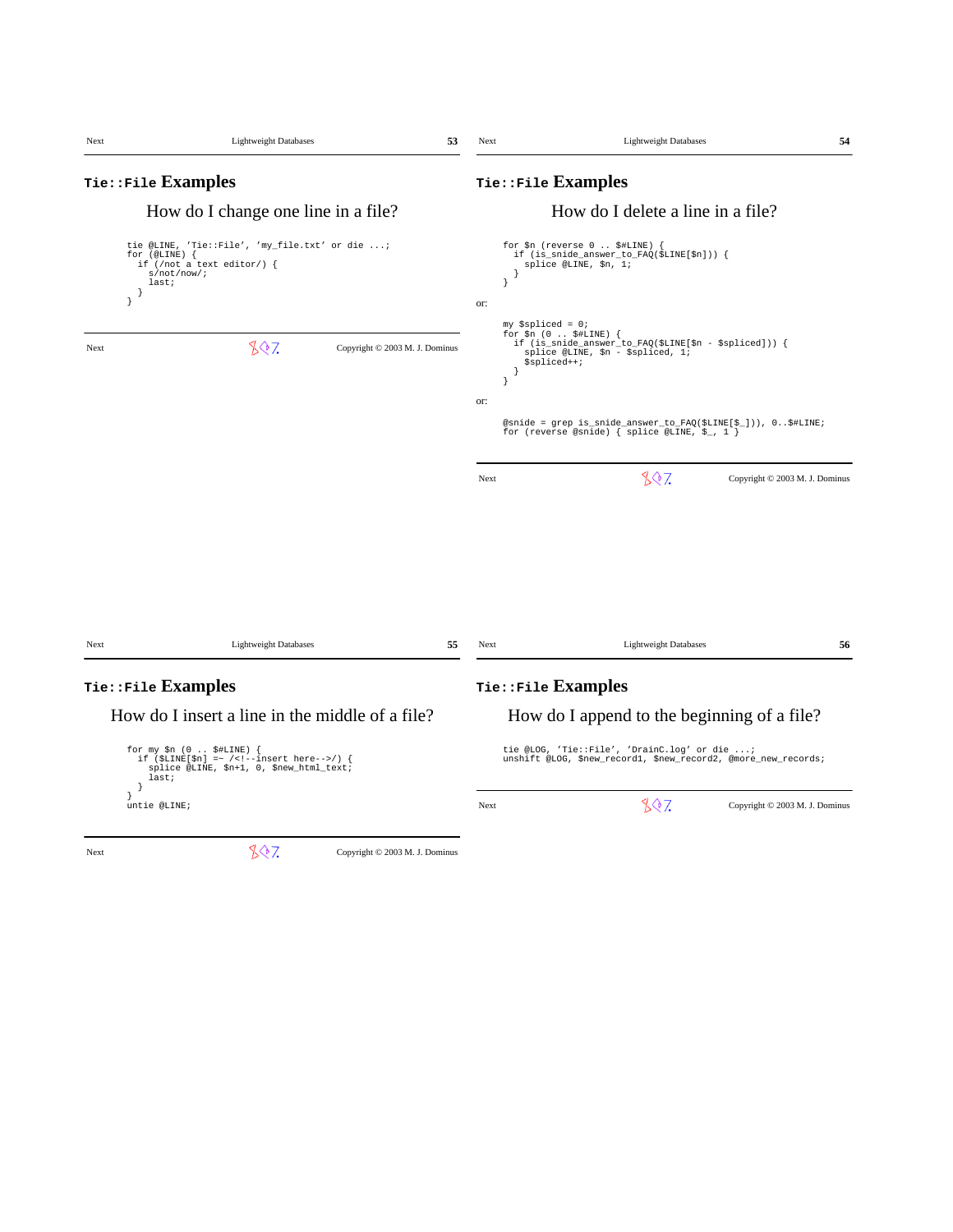| Next | <b>Lightweight Databases</b>                                                                                                                                                                                                                                                                                                                   | 57                             | Next                                                   | <b>Lightweight Databases</b>                                                                                                                                                                                                                                                                                         | 58                                                           |
|------|------------------------------------------------------------------------------------------------------------------------------------------------------------------------------------------------------------------------------------------------------------------------------------------------------------------------------------------------|--------------------------------|--------------------------------------------------------|----------------------------------------------------------------------------------------------------------------------------------------------------------------------------------------------------------------------------------------------------------------------------------------------------------------------|--------------------------------------------------------------|
|      | Tie::File Examples                                                                                                                                                                                                                                                                                                                             |                                |                                                        | delete_user Revisited                                                                                                                                                                                                                                                                                                |                                                              |
|      | <b>What Else?</b>                                                                                                                                                                                                                                                                                                                              |                                |                                                        | • Here $$file$ refers to a tied array instead of a filehandle:                                                                                                                                                                                                                                                       |                                                              |
|      | tie @FILE, 'Tie::File', \$file or die ;<br>push @FILE, \$new_last_record;<br>my \$old_last_record = pop @FILE;<br>my \$old_first_record = shift @FILE;<br># Truncate or extend the file<br>$$$ #FILE = 100;<br># How long is the file?<br>$$n_1$ ines = @FILE;<br># Overwrite the file<br>$\texttt{QFILE} = \texttt{qw}(\texttt{I like pie});$ |                                | - 1<br>$\big\}$<br>• Or we might even use this:<br>- 1 | sub delete_user {<br>my (\$file, \$target_user) = @_;<br>for my $$n$ (0 $$#$file$ ) {<br>my (\$user) = split /:/, \$file->[\$n];<br>next unless \$user eq \$target_user;<br>splice @\$file, \$n, 1;<br>last;<br>sub delete_user {<br>my (\$file, \$target_user) = @_;<br>@\$file = grep !/^\$target_user:/, @\$file; |                                                              |
| Next | 807                                                                                                                                                                                                                                                                                                                                            | Copyright © 2003 M. J. Dominus | • Wasn't that easy?                                    | • Downside: The short version reads the entire file into memory                                                                                                                                                                                                                                                      |                                                              |
|      |                                                                                                                                                                                                                                                                                                                                                |                                | Next                                                   | 807                                                                                                                                                                                                                                                                                                                  | Copyright © 2003 M. J. Dominus                               |
| Next | <b>Lightweight Databases</b>                                                                                                                                                                                                                                                                                                                   | 59                             | Next                                                   | <b>Lightweight Databases</b>                                                                                                                                                                                                                                                                                         | 60                                                           |
|      | uppercase_username Revisited                                                                                                                                                                                                                                                                                                                   |                                | <b>Rotating Log File</b>                               |                                                                                                                                                                                                                                                                                                                      |                                                              |
| Next | • This is even easier:<br>sub uppercase_username {<br>$my$ (\$file, \$username) = $@_{i}$ ;<br>for $(@$file)$ {<br>last if s/^\$username:/\U\$username:/;<br>$\mathcal{E}$<br>• It's also efficient<br>807                                                                                                                                     | Copyright © 2003 M. J. Dominus | • Tie::File solution:<br>sub log {                     | 1<br>$\mathbf{1}$<br>$\overline{c}$<br>$\overline{c}$<br>$\overline{\mathbf{3}}$<br>$\overline{\mathbf{3}}$<br><br><br>99<br>99<br>100<br>tie @LOG, 'Tie::File', '/etc/logfile';<br>push @LOG, $@\_i$                                                                                                                | 2<br>$\overline{\mathbf{3}}$<br>$\ldots$<br>99<br>100<br>101 |
|      |                                                                                                                                                                                                                                                                                                                                                |                                | $\big\}$                                               | my \$overflow = @LOG - 100;<br>splice @LOG, 0, \$overflow if \$overflow > 0;                                                                                                                                                                                                                                         |                                                              |
|      |                                                                                                                                                                                                                                                                                                                                                |                                | Next                                                   | 807                                                                                                                                                                                                                                                                                                                  | Copyright © 2003 M. J. Dominus                               |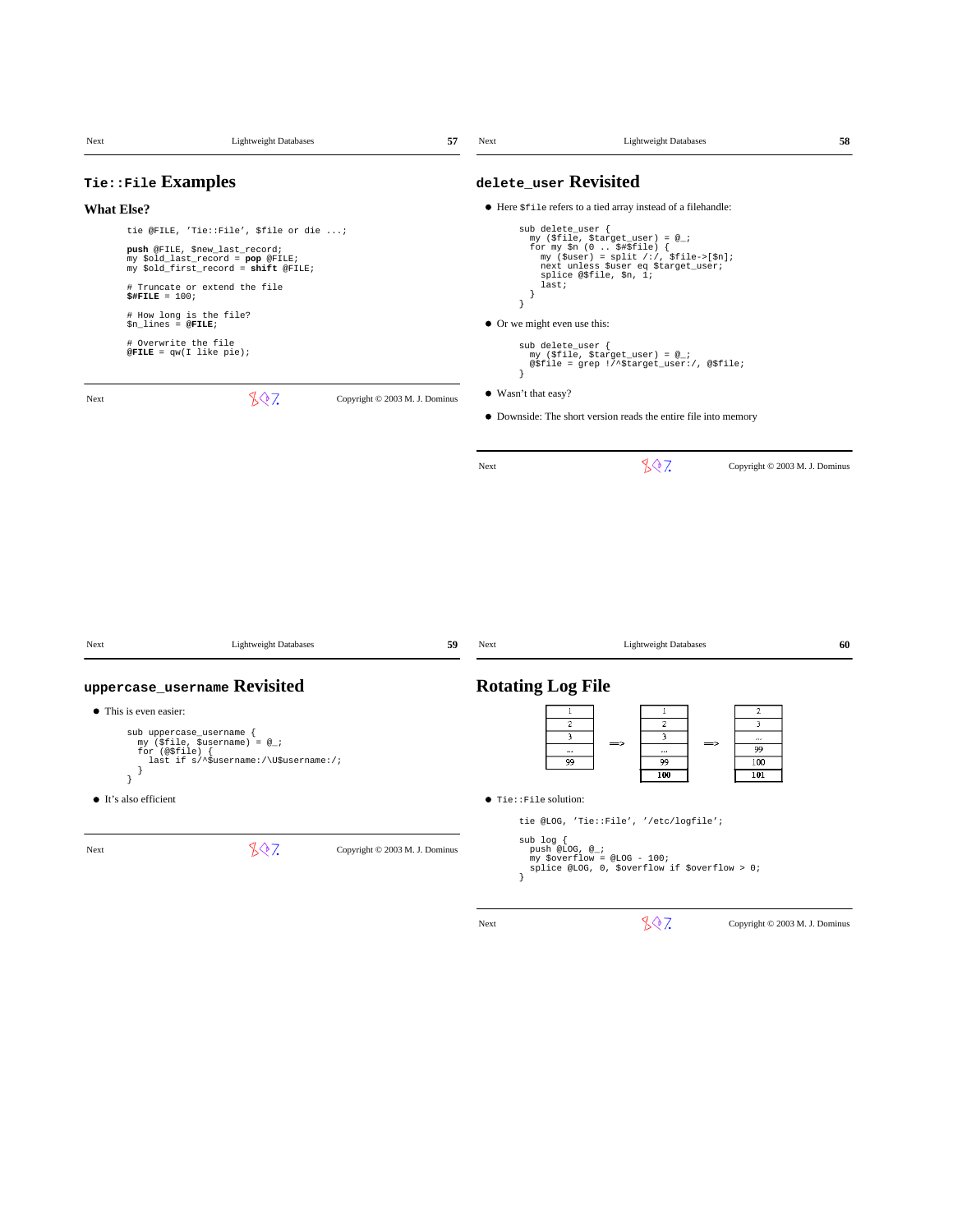| Next                                            | <b>Lightweight Databases</b>                                                                                                                                                                                                                                                                                                                                                                                                                                                                                                                                                                                                            | 61                                           | Next                                                                    | <b>Lightweight Databases</b>                                                                                                                                                                                                                                                                                                                                                                                                                                                     | 62                             |
|-------------------------------------------------|-----------------------------------------------------------------------------------------------------------------------------------------------------------------------------------------------------------------------------------------------------------------------------------------------------------------------------------------------------------------------------------------------------------------------------------------------------------------------------------------------------------------------------------------------------------------------------------------------------------------------------------------|----------------------------------------------|-------------------------------------------------------------------------|----------------------------------------------------------------------------------------------------------------------------------------------------------------------------------------------------------------------------------------------------------------------------------------------------------------------------------------------------------------------------------------------------------------------------------------------------------------------------------|--------------------------------|
|                                                 |                                                                                                                                                                                                                                                                                                                                                                                                                                                                                                                                                                                                                                         | Most Important Thing to Know About Tie::File |                                                                         | General code is slower than special code                                                                                                                                                                                                                                                                                                                                                                                                                                         |                                |
|                                                 | • It's for convenience, not performance                                                                                                                                                                                                                                                                                                                                                                                                                                                                                                                                                                                                 |                                              | • For example:                                                          |                                                                                                                                                                                                                                                                                                                                                                                                                                                                                  |                                |
|                                                 | • I worked hard to make it reasonably fast                                                                                                                                                                                                                                                                                                                                                                                                                                                                                                                                                                                              |                                              |                                                                         | sub uppercase_username {<br>my (\$file, \$username) = $@$ ;                                                                                                                                                                                                                                                                                                                                                                                                                      |                                |
|                                                 | • But there's only so much that can be done                                                                                                                                                                                                                                                                                                                                                                                                                                                                                                                                                                                             |                                              |                                                                         | for $(\circ$ \$file) {<br>last if s/^\$username:/\U\$username:/;                                                                                                                                                                                                                                                                                                                                                                                                                 |                                |
|                                                 | $$FILE[0]$ =~ $s/\uparrow x//$ ;                                                                                                                                                                                                                                                                                                                                                                                                                                                                                                                                                                                                        |                                              | }                                                                       |                                                                                                                                                                                                                                                                                                                                                                                                                                                                                  |                                |
|                                                 | • This is always going to have to read and rewrite the entire file                                                                                                                                                                                                                                                                                                                                                                                                                                                                                                                                                                      |                                              |                                                                         | • This builds and maintains an offset table in case you visit any of the early records                                                                                                                                                                                                                                                                                                                                                                                           |                                |
|                                                 | $\bullet$ Tie: : File must perform reasonably well for many different types of applications                                                                                                                                                                                                                                                                                                                                                                                                                                                                                                                                             |                                              | again                                                                   |                                                                                                                                                                                                                                                                                                                                                                                                                                                                                  |                                |
|                                                 | O This means it's slower than code custom-written for a single application                                                                                                                                                                                                                                                                                                                                                                                                                                                                                                                                                              |                                              |                                                                         | • If you don't, the time spent is wasted<br>• The first version of uppercase_username didn't have to do that                                                                                                                                                                                                                                                                                                                                                                     |                                |
| Next                                            | 807                                                                                                                                                                                                                                                                                                                                                                                                                                                                                                                                                                                                                                     | Copyright © 2003 M. J. Dominus               |                                                                         |                                                                                                                                                                                                                                                                                                                                                                                                                                                                                  |                                |
|                                                 |                                                                                                                                                                                                                                                                                                                                                                                                                                                                                                                                                                                                                                         |                                              | Next                                                                    | 807                                                                                                                                                                                                                                                                                                                                                                                                                                                                              | Copyright © 2003 M. J. Dominus |
|                                                 |                                                                                                                                                                                                                                                                                                                                                                                                                                                                                                                                                                                                                                         |                                              |                                                                         |                                                                                                                                                                                                                                                                                                                                                                                                                                                                                  |                                |
|                                                 | <b>Lightweight Databases</b>                                                                                                                                                                                                                                                                                                                                                                                                                                                                                                                                                                                                            | 63                                           | Next                                                                    | <b>Lightweight Databases</b>                                                                                                                                                                                                                                                                                                                                                                                                                                                     | 64                             |
|                                                 | Indexing with Tie::File                                                                                                                                                                                                                                                                                                                                                                                                                                                                                                                                                                                                                 |                                              | Caching                                                                 |                                                                                                                                                                                                                                                                                                                                                                                                                                                                                  |                                |
| Next                                            | • You can use an in-memory hash as an index into a Tie: : File file                                                                                                                                                                                                                                                                                                                                                                                                                                                                                                                                                                     |                                              |                                                                         | • Tie:: File also maintains an internal read cache                                                                                                                                                                                                                                                                                                                                                                                                                               |                                |
| my %index;<br>sub find user {<br>my \$rec;<br>} | • Here, $\frac{1}{2}$ index maps usernames to record numbers:<br>my \$NEXT_UNREAD = 0;<br>my (\$file, \$user) = $@_{i}$ ;<br>until (exists \$index{\$user}) {<br>\$rec = \$file->[\$NEXT_UNREAD]<br>return unless defined \$rec;<br>$my$ (\$u) = unpack "A8", \$rec;<br>$$index{\$u\} = $NEXT_UNREAD$<br>\$NEXT_UNREAD++;<br>return unpack "A8 A5 A13 A20 A18", \$file->[\$index{\$user}];<br>• Each time this is called, it checks the index for the user you asked for<br>$\circ$ If the user is there, it uses $\text{rie} : \text{File}$ to retrieve the data quickly<br>O If not, it scans the file until it finds what you wanted |                                              | sub _fetch {<br><sup>1</sup><br>\$rec;<br>1<br>$\bullet$ Default: 2 MiB | • If you try to read the same record twice, it comes from the read cache<br>my (\$self, \$n) = $@_{i}$ ;<br># check the record cache<br>my \$cached = \$self->{cache}->lookup(\$n);<br>return \$cached if defined \$cached;<br>\$self->{cache}->insert(\$n, \$rec)<br>if defined \$rec && not \$self->{flushing};<br>• This is supposed to cut down on I/O<br>• You can limit the amount of memory used for the cache:<br>tie @FILE, 'Tie::File', \$myfile, memory => 200000000; |                                |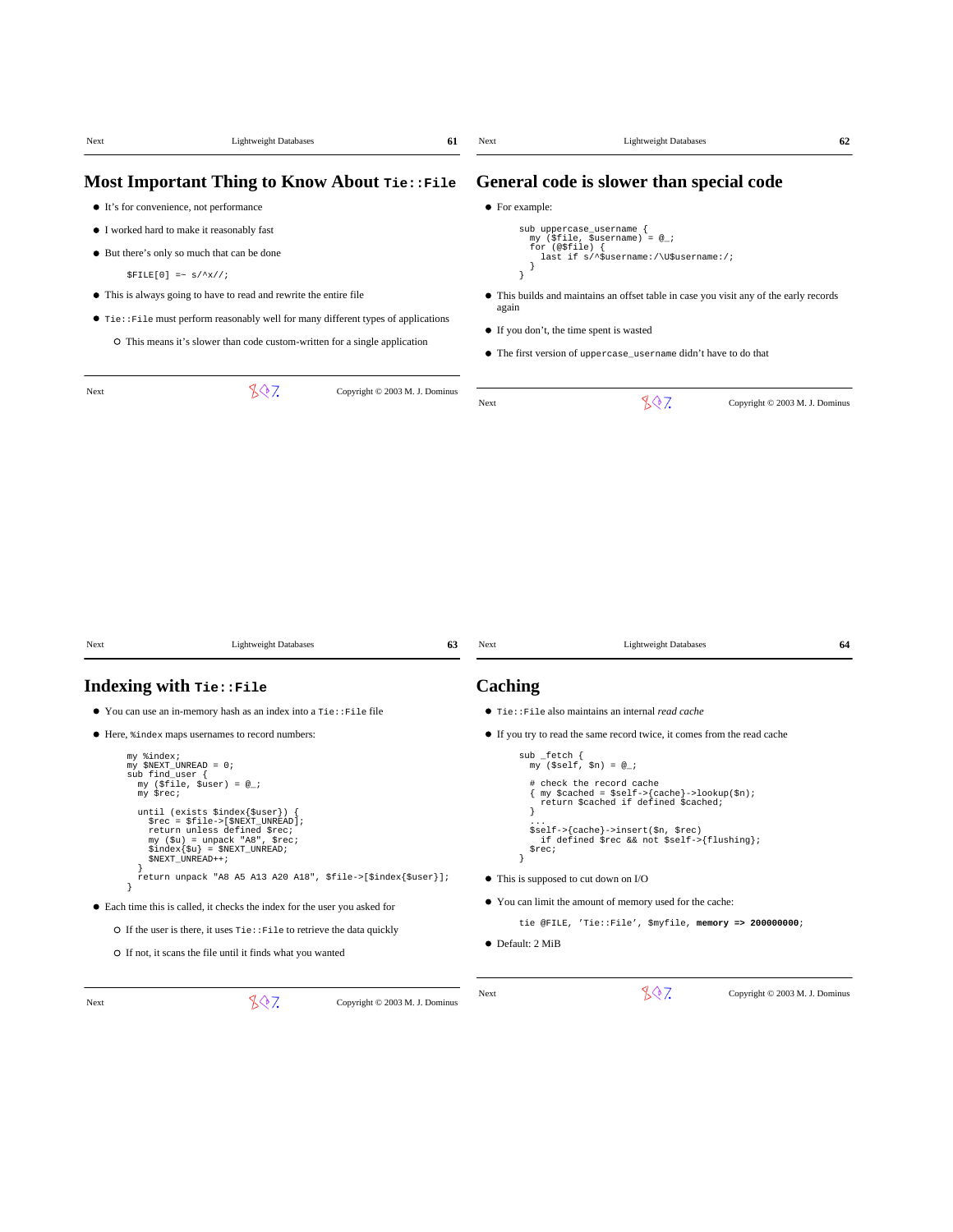| Next                                  | <b>Lightweight Databases</b>                                                                                                                                                                                                                                                                                                                                                                                                                              | 65                             | Next                                              | <b>Lightweight Databases</b>                                                                                                                                                                                                                                                                                                                                                                                                                                                                         | 66                             |
|---------------------------------------|-----------------------------------------------------------------------------------------------------------------------------------------------------------------------------------------------------------------------------------------------------------------------------------------------------------------------------------------------------------------------------------------------------------------------------------------------------------|--------------------------------|---------------------------------------------------|------------------------------------------------------------------------------------------------------------------------------------------------------------------------------------------------------------------------------------------------------------------------------------------------------------------------------------------------------------------------------------------------------------------------------------------------------------------------------------------------------|--------------------------------|
| Caching                               | • Donald E. Knuth, a famous wizard, is fond of saying:<br>Premature optimization is the root of all evil.<br>• The cache is a good example of this<br>• Many common uses of $\text{rie} : \text{File}$ have a very low (or zero) cache hit rate<br>for $(\text{QFILE}) \{ s/ \dots / \dots / \}$<br>unshift @FILE, items;<br>• As a result, the cache just slows things down<br>• The next release of Tie:: File will leave the cache disabled by default |                                | • Truncating the file is easy:<br>$$$ #FILE = 12; | Tie::File Modification<br>$$FILE[$n]$ =~ $s/this/that/$i$<br>• Tie:: File knows how long each record is<br>• If you replace a record with one of the same length, it overwrites in place<br>• If the lengths differ, it must rewrite the tail of the file<br>O It uses a block copy algorithm for this<br>• This locates the end of record 12 (if necessary) and truncates the file accordingly<br>• The general problem is very complicated and interesting<br>O New improvements are always coming |                                |
|                                       | O It will enable the cache only if it believes this will help performance<br>807                                                                                                                                                                                                                                                                                                                                                                          |                                | Next                                              | 807                                                                                                                                                                                                                                                                                                                                                                                                                                                                                                  | Copyright © 2003 M. J. Dominus |
| Next                                  | <b>Lightweight Databases</b>                                                                                                                                                                                                                                                                                                                                                                                                                              | 67                             | Next                                              | <b>Lightweight Databases</b>                                                                                                                                                                                                                                                                                                                                                                                                                                                                         | 68                             |
|                                       | <b>Immediate vs. Deferred Writing</b>                                                                                                                                                                                                                                                                                                                                                                                                                     |                                | <b>Deferred Writing</b>                           |                                                                                                                                                                                                                                                                                                                                                                                                                                                                                                      |                                |
| for $($ @FILE $)$ {<br>$s/\sim/>>$ /; | • By default, changes to the array are propagated to the file immediately<br>O This is called <i>immediate writing</i><br>• In some cases, this will be intolerably slow:<br>$\bullet$ This modifies record 0, rewriting 0 1000<br>O Then it modifies record 1, rewriting 1  1000<br>O Then it modifies record 2, rewriting 2 1000<br>O This is intolerably slow                                                                                          |                                | for $($ @FILE $)$ {<br>$s/^2 >> 1$                | • If performance is more important than immediate writing, you may disable it:<br>my \$f_obj = tied(@FILE);<br>\$f_obj-> <b>defer</b> ;<br>\$f_obj-> <b>flush</b> ;<br>• All writing is done in memory until you call ->flush<br>O (Or until the memory limit you specified is exceeded.)<br>O Then all the writing is done in one batch<br>tie @FILE, 'Tie::File', \$myfile, dw_size => 500000;<br>• Default: Whatever the memory limit is                                                          |                                |
| Next                                  | 807                                                                                                                                                                                                                                                                                                                                                                                                                                                       | Copyright © 2003 M. J. Dominus | Next                                              | 807                                                                                                                                                                                                                                                                                                                                                                                                                                                                                                  | Copyright © 2003 M. J. Dominus |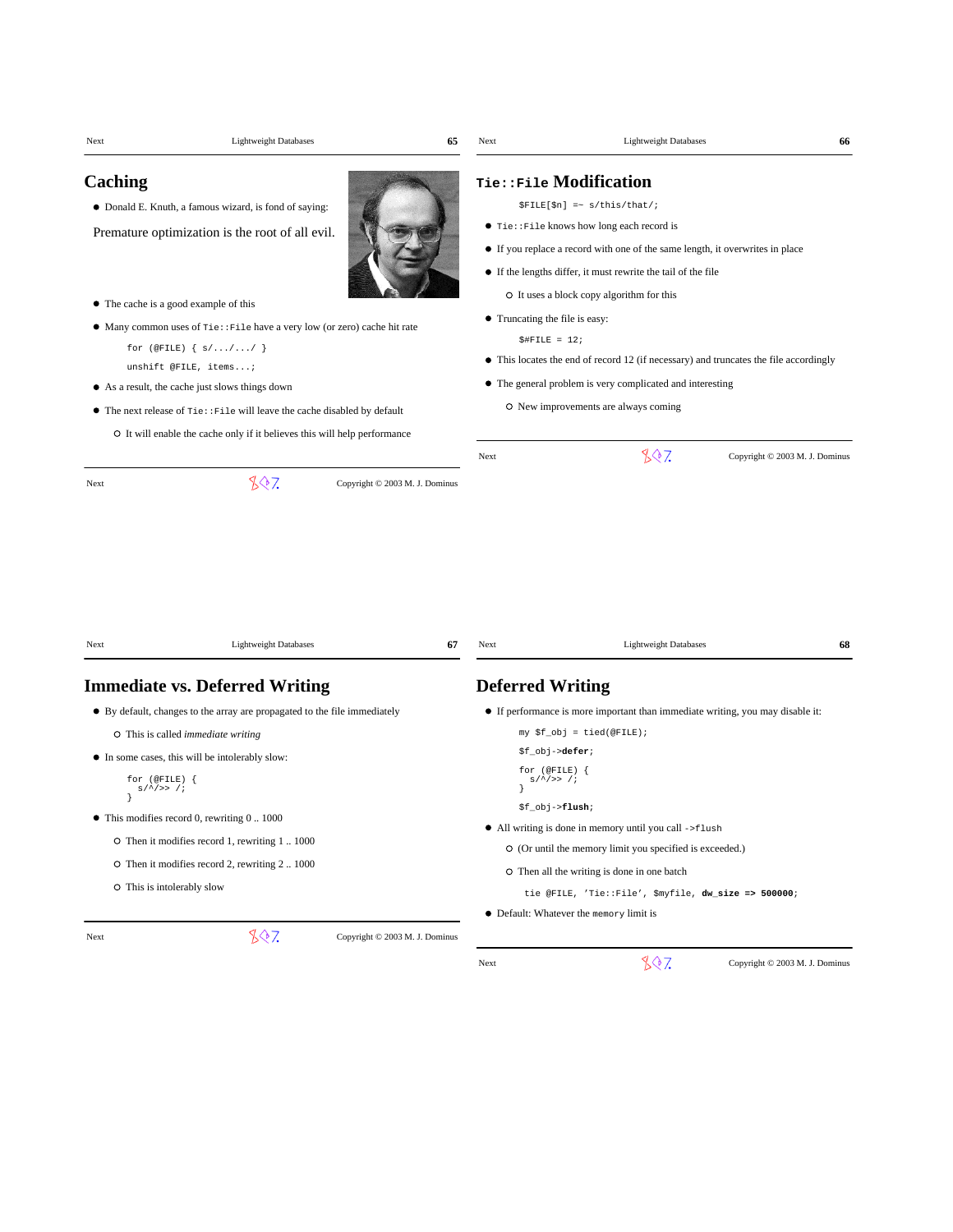| Next                            | <b>Lightweight Databases</b>                                                 | 69                             | Next                      | <b>Lightweight Databases</b>                                                                          | 70                             |
|---------------------------------|------------------------------------------------------------------------------|--------------------------------|---------------------------|-------------------------------------------------------------------------------------------------------|--------------------------------|
| <b>Autodeferring</b>            |                                                                              |                                |                           | <b>Miscellaneous Features</b>                                                                         |                                |
| for (@FILE) {                   |                                                                              |                                | • Read-only mode:         |                                                                                                       |                                |
| $s/^2 >> 1$                     |                                                                              |                                |                           | use Fcntl 'O_RDONLY';                                                                                 |                                |
| • Loops like this are common    |                                                                              |                                |                           | tie @FILE, 'Tie::File', \$myfile, mode => O_RDONLY;                                                   |                                |
|                                 | • Tie:: File detects these and enables deferred writing <i>automatically</i> |                                |                           | • Change the record separator string:                                                                 |                                |
|                                 | • Then disables it again when you're done                                    |                                |                           | tie @FILE, 'Tie::File', \$myfile, recsep => ";;";                                                     |                                |
| • Unless you don't want that:   |                                                                              |                                | • Tie an open filehandle: |                                                                                                       |                                |
|                                 | tie @FILE, 'Tie::File', \$myfile, autodefer => 0;                            |                                | • Lock the file:          | tie @FILE, 'Tie::File', \*STDIN, mode => 0_RDONLY;                                                    |                                |
|                                 |                                                                              |                                |                           | use Fcntl ':flock';                                                                                   |                                |
| Next                            | 807                                                                          | Copyright © 2003 M. J. Dominus |                           | (tied @FILE)->flock(LOCK_EX);                                                                         |                                |
|                                 |                                                                              |                                |                           | • (Locking is another advantage over DB_File)                                                         |                                |
|                                 |                                                                              |                                | Next                      | 807                                                                                                   | Copyright © 2003 M. J. Dominus |
|                                 |                                                                              |                                |                           |                                                                                                       |                                |
|                                 |                                                                              |                                |                           |                                                                                                       |                                |
|                                 |                                                                              |                                |                           |                                                                                                       |                                |
|                                 |                                                                              |                                |                           |                                                                                                       |                                |
|                                 |                                                                              |                                |                           |                                                                                                       |                                |
|                                 |                                                                              |                                |                           |                                                                                                       |                                |
|                                 |                                                                              |                                |                           |                                                                                                       |                                |
| Next                            | <b>Lightweight Databases</b>                                                 | 71                             | Next                      | <b>Lightweight Databases</b>                                                                          | 72                             |
| DBM                             |                                                                              |                                | <b>DBM</b>                |                                                                                                       |                                |
|                                 | • Perl's tie feature is a generalization of DBM files                        |                                |                           | dbmopen %hash, \$filename, \$permissions;                                                             |                                |
|                                 | O (DBM is short for Data Base Manager, I think)                              |                                |                           | • There are several different libraries than can handle this association                              |                                |
|                                 | • Basic idea: A Perl data structure is backed by a disk file                 |                                |                           | • Which one did dbmopen use?                                                                          |                                |
|                                 | O Reading the data structures reads the file                                 |                                |                           | O Whichever one was compiled into Perl                                                                |                                |
|                                 |                                                                              |                                |                           | O If you want to copy data from an NDBM file into an ODBM file, too bad                               |                                |
|                                 | O Modifying the data structures writes the file                              |                                |                           | • This was one of the major motivations for the Perl 5 module system                                  |                                |
| • This first appeared in perl 3 |                                                                              |                                |                           |                                                                                                       |                                |
| dbmclose %hash;                 | dbmopen %hash, \$filename, \$permissions;                                    |                                | • New syntax:             |                                                                                                       |                                |
|                                 |                                                                              |                                |                           | tie %hash, 'Package', ARGS;<br>• The Package is a module responsible for implementing the association |                                |
|                                 |                                                                              |                                |                           |                                                                                                       |                                |
| Next                            | 807                                                                          | Copyright © 2003 M. J. Dominus |                           | <b>•</b> dbmopen %hash, \$file is now emulated as                                                     |                                |
|                                 |                                                                              |                                |                           | tie %hash, 'AnyDBM_File';                                                                             |                                |
|                                 |                                                                              |                                |                           | • AnyDBM_File tries several popular modules until it finds one that works                             |                                |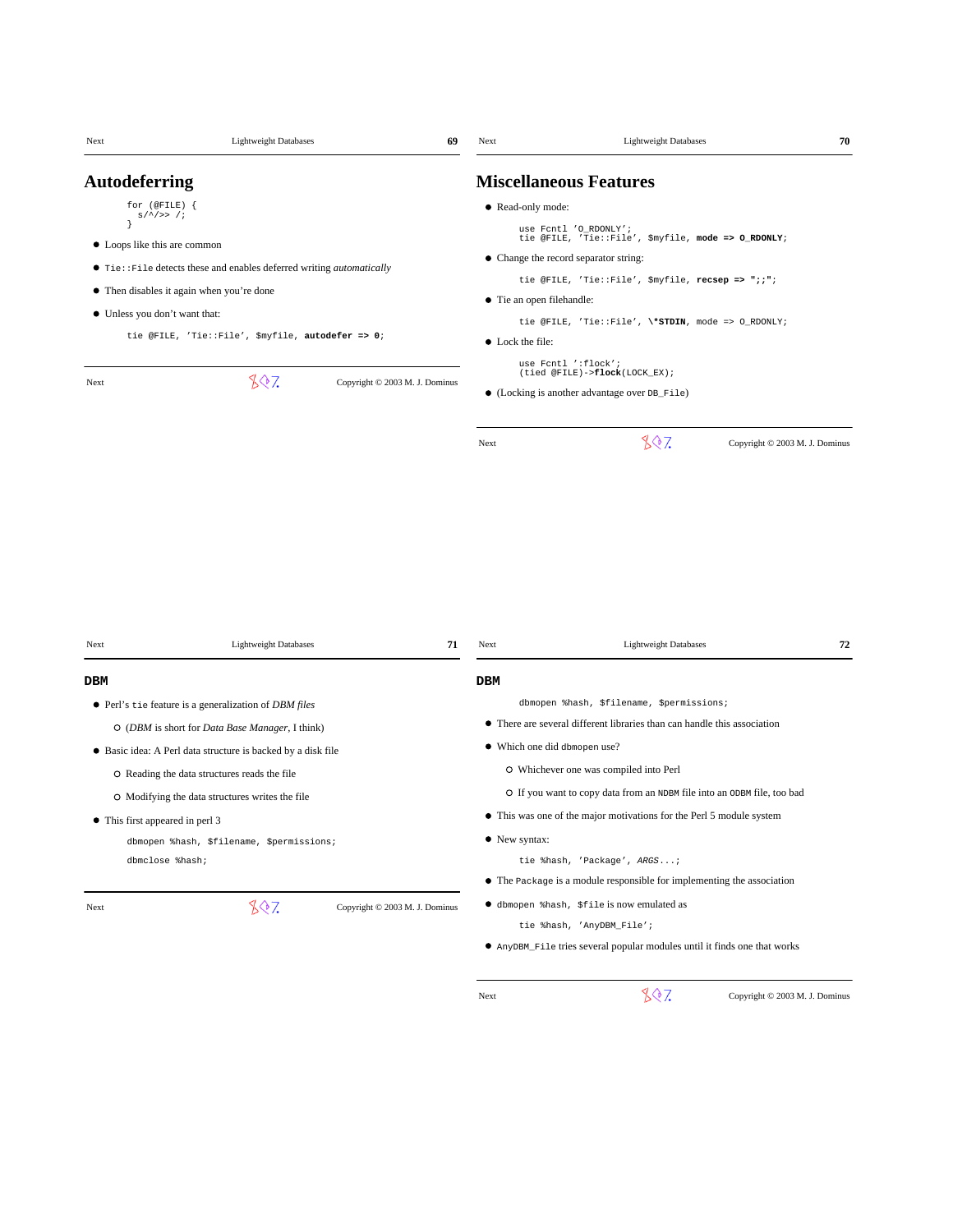|                      | <b>Lightweight Databases</b>                                                          | 73                             | Next                               |                                                                             |                                |
|----------------------|---------------------------------------------------------------------------------------|--------------------------------|------------------------------------|-----------------------------------------------------------------------------|--------------------------------|
|                      | <b>Common DBM Implementations</b>                                                     |                                | <b>What DBM Does</b>               |                                                                             |                                |
|                      | • There are five widely-used DBM libraries                                            |                                |                                    | • DBM libraries store data in a hashed database                             |                                |
|                      | O ODBM_File uses the original DBM library, called libdbm (1979)                       |                                |                                    | • It's like a Perl hash, but on the disk                                    |                                |
|                      | O NDBM_File uses an improved version called libndbm (1985)                            |                                | • Advantage over plain text files: |                                                                             |                                |
|                      | O GDBM_File uses the GNU project library, libgdbm (1990?)                             |                                | O Lookup is very fast              |                                                                             |                                |
|                      | O SDBM_File uses a new version called libsdbm (1991)                                  |                                |                                    | O (Insertion is much less fast because data might have to be moved around)  |                                |
|                      | O DB_File uses the Berkeley DB library libdb (1993)                                   |                                | • Disadvantage:                    |                                                                             |                                |
|                      | • When you build Perl, it looks for each of these                                     |                                |                                    | O The file is full of binary gibberish                                      |                                |
|                      | O It constructs and installs the tie modules for the ones you have                    |                                |                                    |                                                                             |                                |
|                      | O Exception: Perl comes with libsdbm, so you always have SDBM_File                    |                                | Next                               | 807                                                                         | Copyright © 2003 M. J. Dominus |
| Next                 | 807                                                                                   | Copyright © 2003 M. J. Dominus |                                    |                                                                             |                                |
|                      |                                                                                       |                                |                                    |                                                                             |                                |
| Next                 | <b>Lightweight Databases</b>                                                          | 75                             | Next                               | <b>Lightweight Databases</b>                                                | 76                             |
|                      |                                                                                       |                                |                                    |                                                                             |                                |
|                      |                                                                                       |                                |                                    | Small DBMs: ODBM, NDBM, and SDBM                                            |                                |
|                      | • DBM libraries provide functions for storing, fetching, and generating lists of keys |                                |                                    | • These all have the same major drawback:                                   |                                |
|                      | • The tie modules provide a glue layer between these libraries and Perl               |                                | • The amount of data is limited    |                                                                             |                                |
| $MODULE = SDBM_File$ | PACKAGE = SDBM_File<br>#define sdbm_FETCH(db, key) sdbm_fetch(db->dbp, key)           | $PREFIX = sdbm$                |                                    | • Typically, key size + value size must be less than about 1KB for each key |                                |
| <b>What DBM Does</b> | • These libraries are an attempt to keep a hash on the disk                           |                                | use SDBM_File;                     | use Fcntl 'O_RDWR', 'O_CREAT';                                              |                                |
|                      | O Just as Tie: : File is an attempt to keep an array on the disk                      |                                |                                    | tie %h, "SDBM_File", "/tmp/sdbm", O_RDWR O_CREAT, 0666<br>or die \$!;       |                                |
|                      | O As with Tie:: File, there are a lot of interesting tradeoffs to be made             |                                | print "ok\n";                      | $$h{\text{ (ouch)}} = "- " x 1024;$                                         |                                |
|                      |                                                                                       |                                | • Nope:                            |                                                                             |                                |
| Next                 | 807                                                                                   | Copyright © 2003 M. J. Dominus |                                    | sdbm store returned -1, errno 22, key "ouch" at sdbm_fail line              |                                |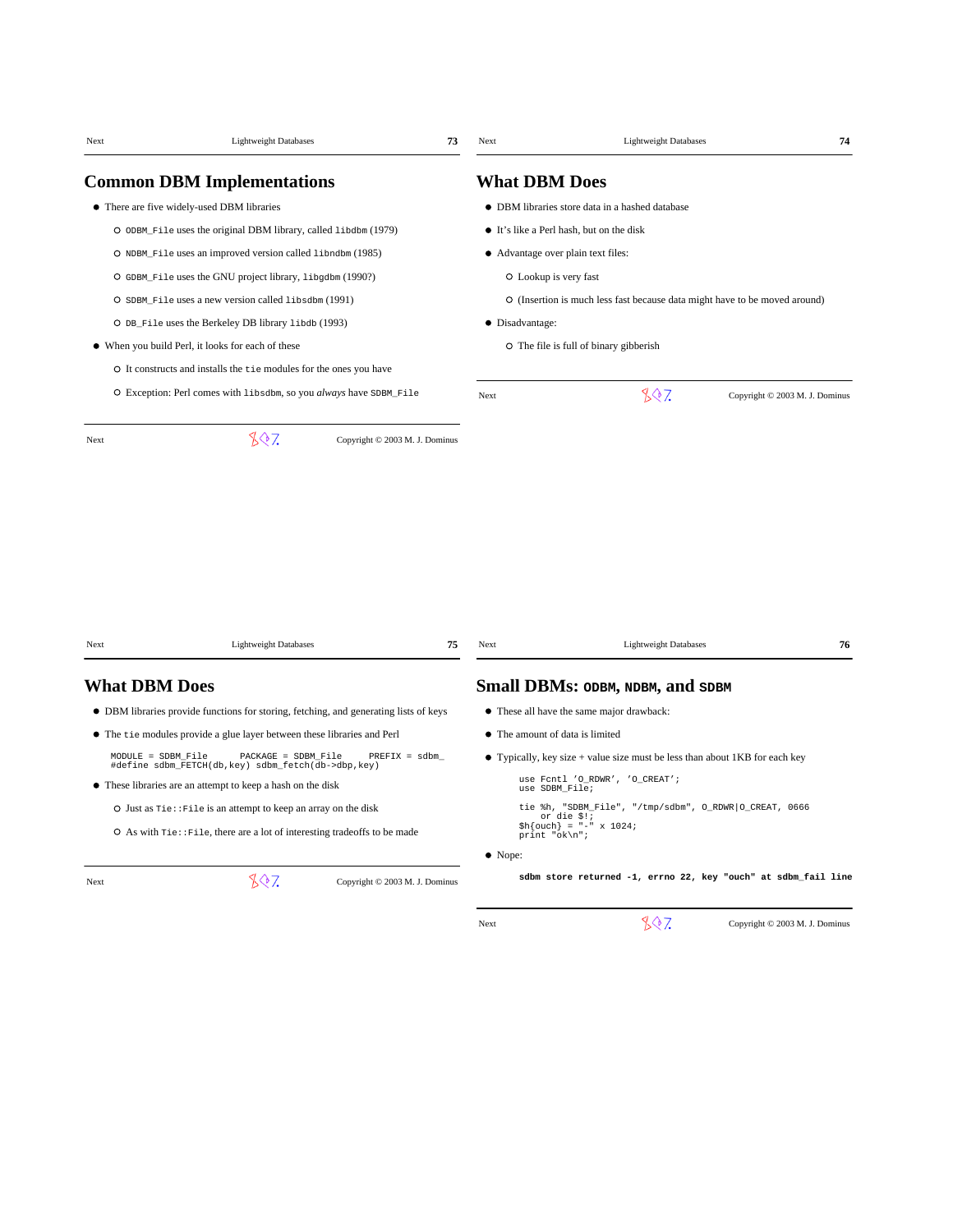| Next                                                                                     | <b>Lightweight Databases</b>                                                                                                                                                                                                                                                                                                                                                                                                                                                                                                                                                                               | 77 | Next                                                                                                   | <b>Lightweight Databases</b>                                                                                                                                                                                                                                                                                                                    | 78                             |
|------------------------------------------------------------------------------------------|------------------------------------------------------------------------------------------------------------------------------------------------------------------------------------------------------------------------------------------------------------------------------------------------------------------------------------------------------------------------------------------------------------------------------------------------------------------------------------------------------------------------------------------------------------------------------------------------------------|----|--------------------------------------------------------------------------------------------------------|-------------------------------------------------------------------------------------------------------------------------------------------------------------------------------------------------------------------------------------------------------------------------------------------------------------------------------------------------|--------------------------------|
|                                                                                          | Small DBMs: ODBM, NDBM, and SDBM                                                                                                                                                                                                                                                                                                                                                                                                                                                                                                                                                                           |    | <b>GDBM</b>                                                                                            |                                                                                                                                                                                                                                                                                                                                                 |                                |
|                                                                                          | • Another problem is that these databases use sparse storage<br>• The hash isn't represented very efficiently on the disk                                                                                                                                                                                                                                                                                                                                                                                                                                                                                  |    | • I used to use it all the time                                                                        | • GDBM does not have these data size problems                                                                                                                                                                                                                                                                                                   |                                |
| # Keys<br>128<br>256<br>512<br>1024<br>2048<br>4096<br>store                             | File extent<br>Space used<br>$(ls -l)$<br>$(ls -s)$<br>1024<br>8<br>$\overline{1}$<br>2<br>2048<br>8<br>8<br>$\overline{4}$<br>4096<br>8<br>8192<br>48<br>16<br>120832<br>120<br>32<br>245760<br>208<br>64<br>441344<br>296<br>4251648<br>456<br>12701696<br>1456<br>21091328<br>2320<br>33284096<br>4128<br>536668160<br>11592<br>22272<br>1065409536<br>• Even though we're not storing that much data, the file extents get huge<br>• Many systems can't handle a file with an extent greater than 2GiB.<br>$\bullet$ On these systems, $O/N$ /SDBM are severely limited in the amount of data they can |    | • Now I don't; here's why<br>client<br>producing all the keys<br>then stop                             | • In 1998 I was using it for a web user database for a major<br>O The key was the user name and the value was the<br>user's information<br>• We had about 320,000 registered users<br>• One day, the firstkey and nextkey routines stopped<br>O They would generate about 1,700 of the usernames and<br>O I couldn't get the list of our users! |                                |
|                                                                                          | • (This output produced by sdbm_test.pl in your handout)                                                                                                                                                                                                                                                                                                                                                                                                                                                                                                                                                   |    | Next                                                                                                   | 807                                                                                                                                                                                                                                                                                                                                             | Copyright © 2003 M. J. Dominus |
| Next                                                                                     | <b>Lightweight Databases</b>                                                                                                                                                                                                                                                                                                                                                                                                                                                                                                                                                                               | 79 | Next                                                                                                   | <b>Lightweight Databases</b>                                                                                                                                                                                                                                                                                                                    | 80                             |
|                                                                                          |                                                                                                                                                                                                                                                                                                                                                                                                                                                                                                                                                                                                            |    |                                                                                                        |                                                                                                                                                                                                                                                                                                                                                 |                                |
| GDBM<br>• The reply said:<br>• I switched to Berkeley DB<br>• I have not used GDBM since | • I sent a detailed bug report to the GNU folks, offering to do whatever I could to help<br>I have heard of this happening before. I was not able to<br>find out why. Do you have a backup of earlier versions so<br>you can get most of your keys out? If so, you might try to<br>recover by moving to DB-2.? routines. They are still being<br>updated an developed. gdbm has not had any active<br>development in years.<br>• So I restored what I could from the backup tapes                                                                                                                          |    | DB File<br>• The best choice<br>• Basic usage is very simple:<br>use DB_File;<br>• Optional arguments: | • Berkeley DB was good ten years ago and it has gotten better<br>tie %hash, 'DB_File', \$file or die ;<br>tie %hash, 'DB_File', \$file, O_RDONLY;<br>tie %hash, 'DB_File', \$file, O_CREAT   O_RDWR;<br>tie %hash, 'DB_File', \$file, O_CREAT   O_RDWR, 0666;<br>• Now use thash just like any other hash                                       |                                |
|                                                                                          |                                                                                                                                                                                                                                                                                                                                                                                                                                                                                                                                                                                                            |    | Next                                                                                                   | 807                                                                                                                                                                                                                                                                                                                                             | Copyright © 2003 M. J. Dominus |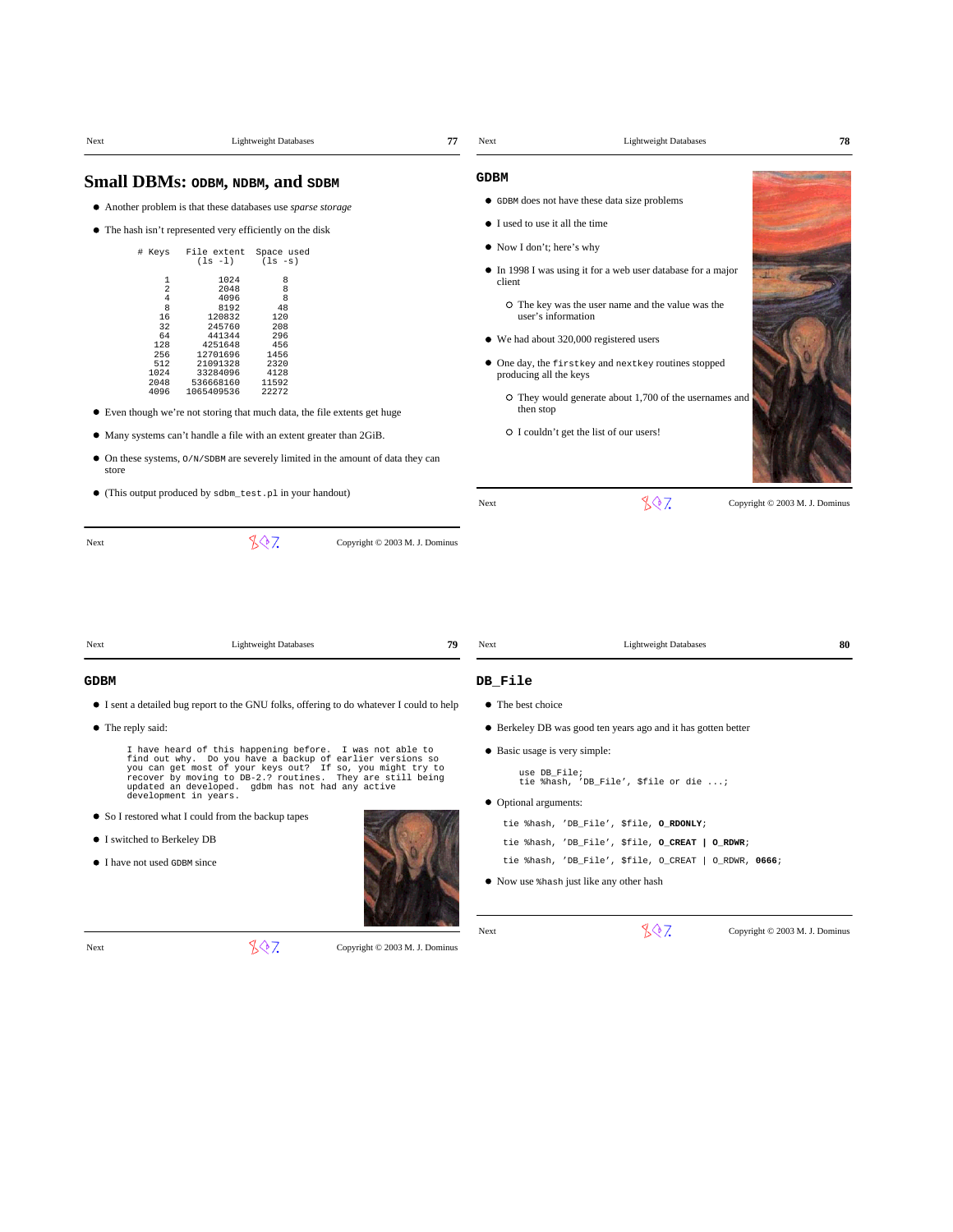| Next                                    | <b>Lightweight Databases</b>                                                                                       | 81                             | Next                             | <b>Lightweight Databases</b>                                                                                              | 82                             |
|-----------------------------------------|--------------------------------------------------------------------------------------------------------------------|--------------------------------|----------------------------------|---------------------------------------------------------------------------------------------------------------------------|--------------------------------|
| <b>Indexing Revisited</b>               |                                                                                                                    |                                | <b>Indexing Revisited</b>        |                                                                                                                           |                                |
|                                         | • Here's a hybrid approach to indexing                                                                             |                                | • Searching will be fast:        |                                                                                                                           |                                |
|                                         | • The bulk of the data will be in a plain text file                                                                |                                | sub find $\{$                    |                                                                                                                           |                                |
|                                         | • But the plain text file takes too long to search                                                                 |                                |                                  | my (\$fh, \$dbm, \$key) = $@_{i}$ ;<br>my \$offset = \$dbm->{\$key};<br>seek \$fh, \$offset, SEEK_SET;                    |                                |
|                                         | • So we'll also have a DBM file that records record byte offsets                                                   |                                |                                  | $my$ $\frac{1}{2}rec = \frac{1}{2}fh$<br>return \$rec;                                                                    |                                |
| • Then we can locate records quickly    |                                                                                                                    |                                |                                  | • \$fh is a filehandle on the (plain text) data file                                                                      |                                |
|                                         | • Complete example code is in indexed.pl                                                                           |                                |                                  | • \$dbm is a reference to the DBM hash with the offset information                                                        |                                |
|                                         |                                                                                                                    |                                |                                  | • \$key is the key we want to look up                                                                                     |                                |
| Next                                    | 807                                                                                                                | Copyright © 2003 M. J. Dominus |                                  | • We get the offset information from the DBM hash                                                                         |                                |
|                                         |                                                                                                                    |                                |                                  |                                                                                                                           |                                |
|                                         |                                                                                                                    |                                |                                  | • Seek the filehandle to the right position in the text file                                                              |                                |
|                                         |                                                                                                                    |                                |                                  | • Read the right record instantly                                                                                         |                                |
|                                         |                                                                                                                    |                                | Next                             | 807                                                                                                                       | Copyright © 2003 M. J. Dominus |
|                                         |                                                                                                                    |                                |                                  |                                                                                                                           |                                |
|                                         |                                                                                                                    |                                |                                  |                                                                                                                           |                                |
|                                         | <b>Lightweight Databases</b>                                                                                       | 83                             | Next                             | <b>Lightweight Databases</b>                                                                                              | 84                             |
| Next                                    |                                                                                                                    |                                |                                  |                                                                                                                           |                                |
| <b>Indexing Revisited</b>               |                                                                                                                    |                                | <b>Indexing Revisited</b>        |                                                                                                                           |                                |
| sub make_index {<br>$\delta$ Sdbm = (); | • Where did the offset information come from?<br>my (\$fh, \$dbm, \$key_function) = @_;<br>seek \$fh, 0, SEEK_SET; |                                | • A typical use:<br>use DB File; | tie %by_name, 'DB_File', "./pw_aux", O_CREAT   O_RDWR, 0666<br>or die \$!;<br>open PASSWD, "<", "/etc/passwd" or die \$!; |                                |
| $my$ \$pos = 0;<br>chomp;               | while $(\langle \$ fh>) {<br>$my$ \$key = \$key_function->(\$_);                                                   |                                |                                  | make_index(\*PASSWD, \%by_name,<br>$sub { (split / : / , $_{[0]}, 2)[0] }$ ,<br>$\rightarrow$                             |                                |
|                                         | $\dagger$ sdbm->{ $\frac{1}{2}$ key} = \$pos;<br>$$pos = tell $fh;$                                                |                                |                                  | • The key function here takes a password file line and extracts the username                                              |                                |
| J<br>$\big\}$                           |                                                                                                                    |                                |                                  | ● We only need to call make_index once                                                                                    |                                |
| ● \$fh and \$dbm are as before          |                                                                                                                    |                                |                                  | O (Until the password file changes)                                                                                       |                                |
|                                         | • \$key_function takes a record from the file and says what the key should be                                      |                                |                                  | • After that, we can get as many fast lookups as we want:                                                                 |                                |
|                                         | • If the DBM eats the index, your homework is still intact                                                         |                                |                                  | print find(\*PASSWD, \%by_name, "mjd");                                                                                   |                                |
|                                         |                                                                                                                    |                                |                                  | mjd:x:119:100:Mark Jason Dominus:/home/mjd:/bin/bash                                                                      |                                |
| Next                                    | 807                                                                                                                | Copyright © 2003 M. J. Dominus |                                  |                                                                                                                           |                                |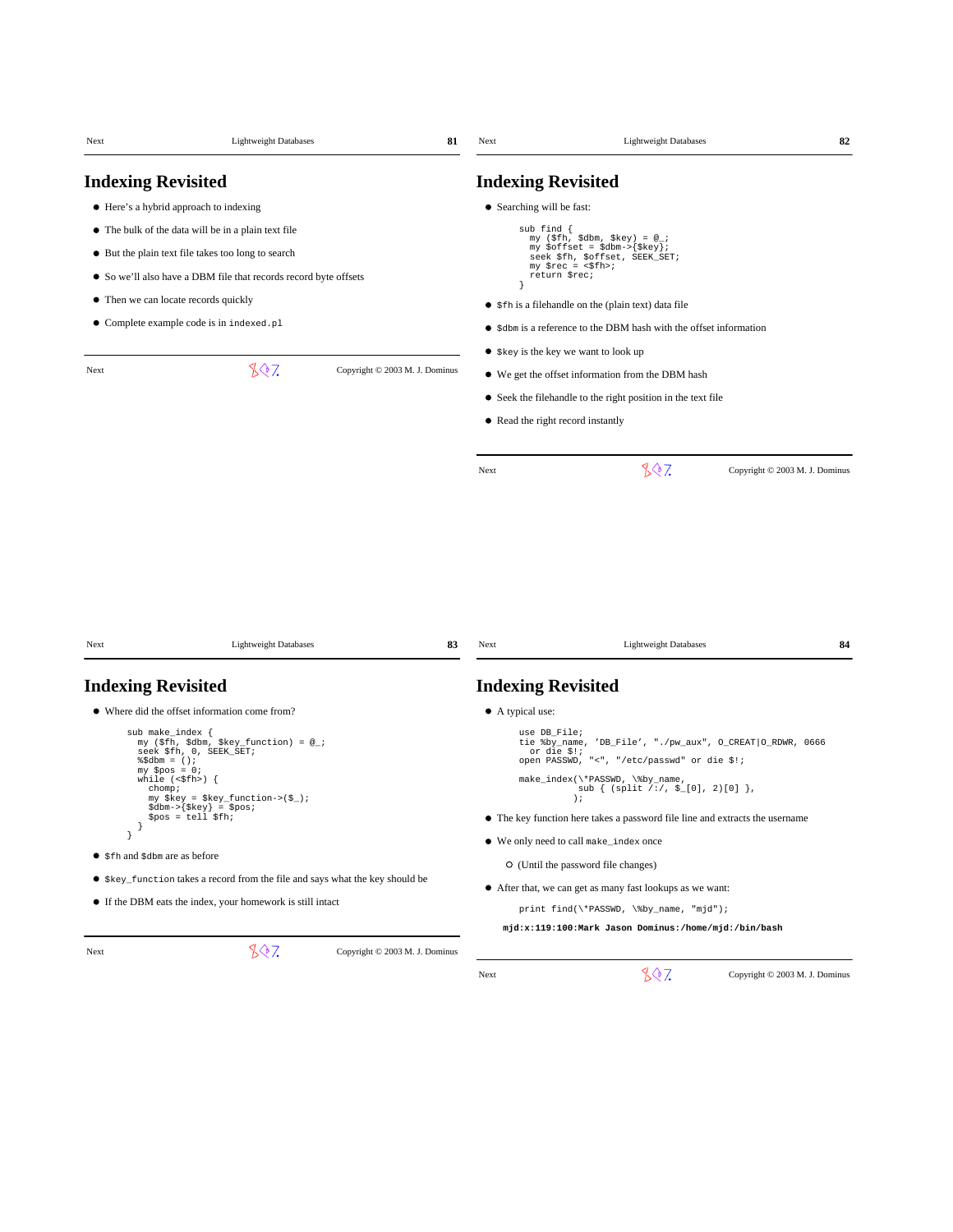| Next | <b>Lightweight Databases</b>                                                                                                                                                                                                                                                                                                                             | 85 | Next          | <b>Lightweight Databases</b>                                                                                                                                                                                                                               | 86 |
|------|----------------------------------------------------------------------------------------------------------------------------------------------------------------------------------------------------------------------------------------------------------------------------------------------------------------------------------------------------------|----|---------------|------------------------------------------------------------------------------------------------------------------------------------------------------------------------------------------------------------------------------------------------------------|----|
|      | <b>Indexing Revisited</b>                                                                                                                                                                                                                                                                                                                                |    |               | <b>Ordered Hashes</b>                                                                                                                                                                                                                                      |    |
|      | • We can also build multiple indices:                                                                                                                                                                                                                                                                                                                    |    |               | • DB_File actually supports three different file types                                                                                                                                                                                                     |    |
|      | open PASSWD, "<", "/etc/passwd" or die \$!;<br>tie %by_name, 'DB_File', "./pw_aux", O_CREAT O_RDWR, 0666<br>or die \$!;<br>tie %by_uid, 'DB_File', "./pw_uid", O_CREAT O_RDWR, 0666<br>or die \$!;                                                                                                                                                       |    |               | tie %hash, 'DB_File', \$file, O_CREAT O_RDWR, 0666, \$DB_HASH;<br>tie %hash, 'DB_File', \$file, O_CREAT O_RDWR, 0666, \$DB_BTREE;<br>tie @array, 'DB_File', \$file, O_CREAT O_RDWR, 0666, \$DB_RECNO;<br>• The default is DB_HASH which we've seen already |    |
|      | make_index(\*PASSWD, \%by_name,                                                                                                                                                                                                                                                                                                                          |    |               | • DB_RECNO associates a plain text file with an array                                                                                                                                                                                                      |    |
|      | sub $\{$ (split /:/, \$_[0], 2)[0] $\},$<br>$\rightarrow$                                                                                                                                                                                                                                                                                                |    |               | O But Tie:: File may be preferable, for a number of reasons                                                                                                                                                                                                |    |
|      | make_index(\*PASSWD, \%by_uid,<br>sub { $(split \t/$ ; $\xi$ [0], 3)[1] },                                                                                                                                                                                                                                                                               |    |               | O (See the handout)                                                                                                                                                                                                                                        |    |
|      | $\rightarrow$<br>print find(\*PASSWD, \%by_name, 'mjd');                                                                                                                                                                                                                                                                                                 |    |               | • DB_BTREE uses a different data structure called a <i>B-tree</i>                                                                                                                                                                                          |    |
|      | print find(\*PASSWD, \%by_uid, 119);                                                                                                                                                                                                                                                                                                                     |    |               | O Also called a <i>VSAM file</i> by big-iron types                                                                                                                                                                                                         |    |
|      | • (All this also works with untied hashes)                                                                                                                                                                                                                                                                                                               |    |               | O Unlike a hash, it keeps the records in order                                                                                                                                                                                                             |    |
| Next | 807<br>Copyright © 2003 M. J. Dominus                                                                                                                                                                                                                                                                                                                    |    |               | $\circ$ For very large databases (1,000,000 records) lookup may be slower than hashes                                                                                                                                                                      |    |
|      |                                                                                                                                                                                                                                                                                                                                                          |    | Next          | 807<br>Copyright © 2003 M. J. Dominus                                                                                                                                                                                                                      |    |
| Next | <b>Lightweight Databases</b>                                                                                                                                                                                                                                                                                                                             | 87 | Next          | <b>Lightweight Databases</b>                                                                                                                                                                                                                               | 88 |
|      | <b>Ordered Hashes</b>                                                                                                                                                                                                                                                                                                                                    |    |               | <b>Partial Matching</b>                                                                                                                                                                                                                                    |    |
|      | tie %hash, 'DB_File', \$file, O_CREAT O_RDWR, 0666, \$DB_BTREE;                                                                                                                                                                                                                                                                                          |    | blue<br>green | 4<br>5                                                                                                                                                                                                                                                     |    |
|      | • By default, the ordering is lexicographic:<br>for $(qw$ (red orange yellow green blue violet)) {<br>$\hbox{\$hash}{\S_}\ = \ \text{length}{\Bigr};$                                                                                                                                                                                                    |    | red           | 6<br>orange<br>3<br>violet<br>6<br>yellow<br>5                                                                                                                                                                                                             |    |
|      | print join(" ", keys $\hbox{hash}$ ), "\n";                                                                                                                                                                                                                                                                                                              |    |               | • Because the keys in a B-tree are in order, you can do limited partial matching                                                                                                                                                                           |    |
|      | blue green orange red violet yellow                                                                                                                                                                                                                                                                                                                      |    |               | $\bullet$ As with search: : Dict, you can look for the first key that begins with some string                                                                                                                                                              |    |
|      | • You may specify an alternative ordering:                                                                                                                                                                                                                                                                                                               |    |               | my \$db = tied %hash;<br>$my$ $\&$ = "g";                                                                                                                                                                                                                  |    |
|      | use DB File;                                                                                                                                                                                                                                                                                                                                             |    |               | \$db->seq(\$k, \$v, R_CURSOR);<br>print "\$k => \$v\n";                                                                                                                                                                                                    |    |
|      | my \$rev_btree = DB_File::BTREEINFO->new();<br>$\frac{1}{2}$ = $\frac{1}{2}$ = $\frac{1}{2}$ = $\frac{1}{2}$ = $\frac{1}{2}$ = $\frac{1}{2}$ = $\frac{1}{2}$ = $\frac{1}{2}$ = $\frac{1}{2}$ = $\frac{1}{2}$ = $\frac{1}{2}$ = $\frac{1}{2}$ = $\frac{1}{2}$ = $\frac{1}{2}$ = $\frac{1}{2}$ = $\frac{1}{2}$ = $\frac{1}{2}$ = $\frac{1}{2}$ = $\frac{1$ |    |               | green 5                                                                                                                                                                                                                                                    |    |
|      | sub {<br>$my (sa, sb) = @$ ;<br>reverse(\$a) cmp reverse(\$b)                                                                                                                                                                                                                                                                                            |    |               | • Actually it produces the first key that is greater than or equal to $$k$$                                                                                                                                                                                |    |
|      | };                                                                                                                                                                                                                                                                                                                                                       |    |               | O Under the appropriate comparison                                                                                                                                                                                                                         |    |
|      | tie %hash, 'DB_File', \$file, O_CREAT   O_RDWR, 0666, \$rev_btree;<br>red orange blue green violet yellow                                                                                                                                                                                                                                                |    |               | $\bullet$ If there is no such key, $\xi k$ is unchanged, $\xi v$ is undef, and seq returns true                                                                                                                                                            |    |
|      |                                                                                                                                                                                                                                                                                                                                                          |    |               |                                                                                                                                                                                                                                                            |    |
| Next | 807<br>Copyright © 2003 M. J. Dominus                                                                                                                                                                                                                                                                                                                    |    | Next          | 807<br>Copyright © 2003 M. J. Dominus                                                                                                                                                                                                                      |    |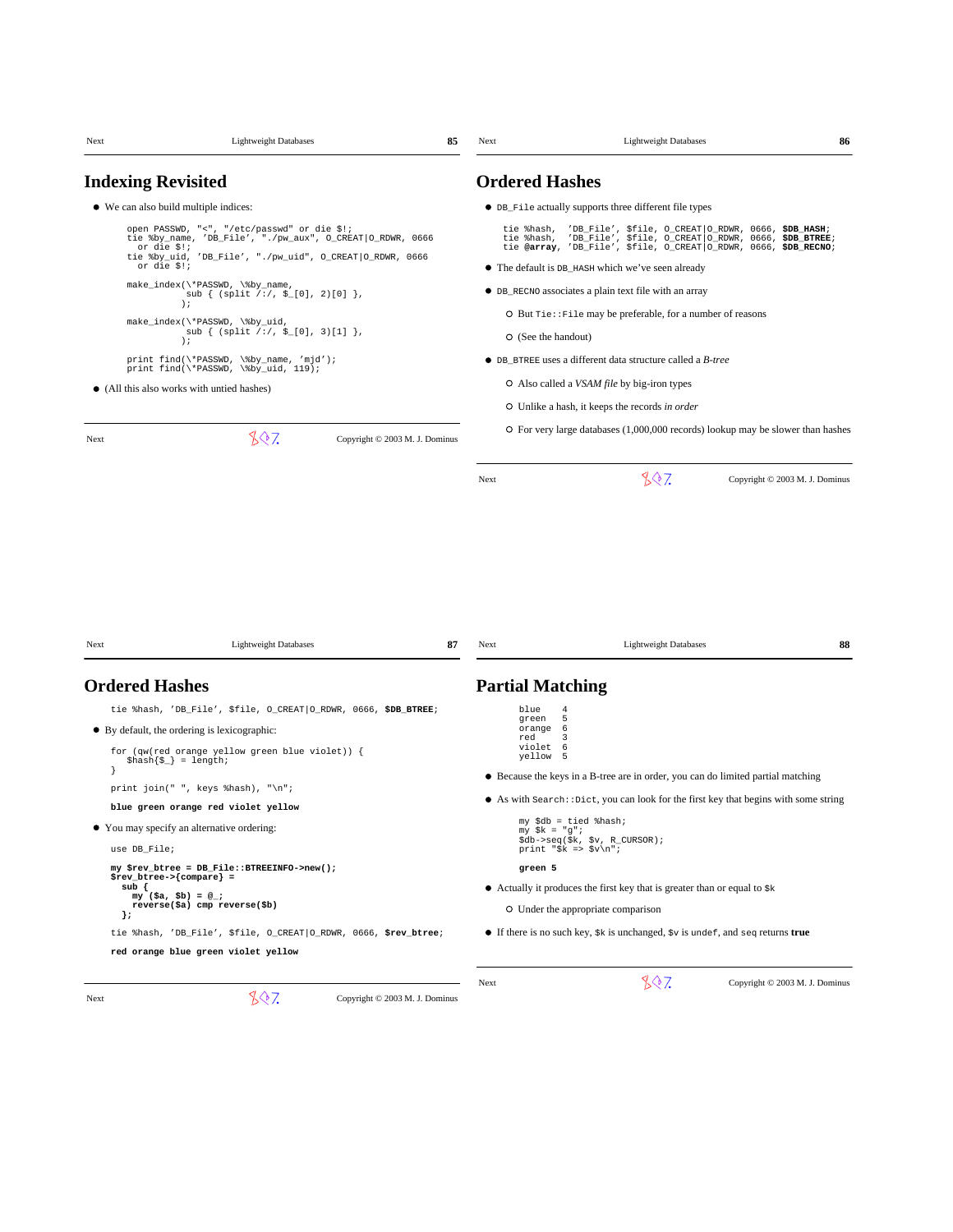| Next           | <b>Lightweight Databases</b>                                                                                                                                                                | 89<br>Next     | 90<br><b>Lightweight Databases</b>                                                                               |
|----------------|---------------------------------------------------------------------------------------------------------------------------------------------------------------------------------------------|----------------|------------------------------------------------------------------------------------------------------------------|
|                | <b>Sequential Access</b>                                                                                                                                                                    | <b>Filters</b> |                                                                                                                  |
|                | $\bullet$ $\rightarrow$ seq provides generic sequential access to the keys                                                                                                                  |                | • Suppose you want to store complex data structures in a DB_File                                                 |
|                | O In the user-defined order                                                                                                                                                                 |                | • This doesn't work:                                                                                             |
|                | • Note: C-style for loops coming up                                                                                                                                                         |                | $\{\text{hash}\{\text{numbers}\} = [1, 4, 2, 8, 5, 7]\}$                                                         |
|                | • To scan the keys forwards:                                                                                                                                                                |                | • The array is converted to a string, and the <i>string</i> is stored:                                           |
|                | my \$db = tied %hash;                                                                                                                                                                       |                | print \$hash{numbers}, "\n";<br>ARRAY (0x8118d9c)                                                                |
|                | my (\$k, \$v, \$fail);<br>for $(\$fail = $db->seq($k, $v, R_FIRST)$ ;<br>! \$fail ;<br>$$fail = $db->seq ($k, $v, R_NEXT)$                                                                  |                | $\text{Saref} = \text{Shash} \{ \text{numbers} \};$<br>print "@\$aref\n";                                        |
|                | ١.<br>print "\$k => \$v\n";                                                                                                                                                                 |                | Can't use string ("ARRAY(0x8118d9c)") as an ARRAY ref<br>while "strict refs" in use                              |
|                | • Or backwards:                                                                                                                                                                             |                | • This is a drawback of all DBM implementations                                                                  |
|                | for $(\$fail = $db->seq($k, $v, R_IAST)$ ;                                                                                                                                                  |                | O And indeed of the Unix operating system                                                                        |
|                | ! \$fail;<br>$$fail = $db->seq ($k, $v, R_PREV)$<br>$\lambda$<br>print "\$k => \$v\n";                                                                                                      |                | O There's no OS support for storing anything except a lifeless byte sequence                                     |
|                | • Or just the keys between $\frac{1}{2}$ and $\frac{1}{2}$ b:                                                                                                                               | Next           | 807<br>Copyright © 2003 M. J. Dominus                                                                            |
| Next<br>Next   | 807<br>Copyright © 2003 M. J. Dominus<br><b>Lightweight Databases</b>                                                                                                                       | 91<br>Next     | 92<br><b>Lightweight Databases</b>                                                                               |
|                |                                                                                                                                                                                             |                |                                                                                                                  |
| <b>Filters</b> |                                                                                                                                                                                             |                | BerkeleyDB                                                                                                       |
|                | • We could use a serialization module like Storable                                                                                                                                         |                | • The Berkeley DB library has many other fascinating features                                                    |
|                | O It will convert arbitrary values to strings, and back:                                                                                                                                    |                | O Not all are available through DB_File<br>• For example, there is a DB_Queue file type                          |
|                | use Storable;<br>$\{\text{hash}\{\text{numbers}\} = \text{freeze } [1, 4, 2, 8, 5, 7];\}$                                                                                                   |                | O This is like an array                                                                                          |
|                | $\text{Saref} = \text{thaw} \, \text{Shash} \{ \text{numbers} \}$<br>print "@\$aref\n";                                                                                                     |                | O But it is optimized for push and shift operations                                                              |
|                | 1 4 2 8 5 7                                                                                                                                                                                 |                |                                                                                                                  |
|                | This is kind of a pain                                                                                                                                                                      |                | O You might use this to store a log file                                                                         |
|                | • DB_File will do it automatically:                                                                                                                                                         |                | O When the log file exceeds a certain size, you shift the old records off the front                              |
|                | my \$db = tied %hash;<br>$\dots$ \$db->filter_store_value(sub { $\zeta$ = Storable::freeze( $\zeta$ ) });<br>$\dots$ \$db->filter_fetch_value(sub { $\zeta$ = Storable::thaw( $\zeta$ ) }); |                | • There is an option to keep the values for duplicate keys in a user-defined order<br>• It supports transactions |
|                | • Now this works:                                                                                                                                                                           |                | • The BerkeleyDB module provides interfaces to this functionality                                                |
|                | $\{\text{hash}\{\text{numbers}\} = [1, 4, 2, 8, 5, 7];\}$                                                                                                                                   |                | • It's worth skimming through the manual                                                                         |
|                | $\text{Saref} = \text{Shash} \{ \text{numbers} \};$<br>print "@\$aref\n";                                                                                                                   |                | • Check out http://www.sleepycat.com/docs/reftoc.html for a tutorial and<br>overview                             |
|                | • freeze and thaw are called automatically                                                                                                                                                  |                |                                                                                                                  |
|                | $\circ$ Note that the filters use $\varsigma$ for input and output                                                                                                                          |                | 807                                                                                                              |
|                | ● Similarly, filter_store_key and filter_fetch_key                                                                                                                                          | Next           | Copyright © 2003 M. J. Dominus                                                                                   |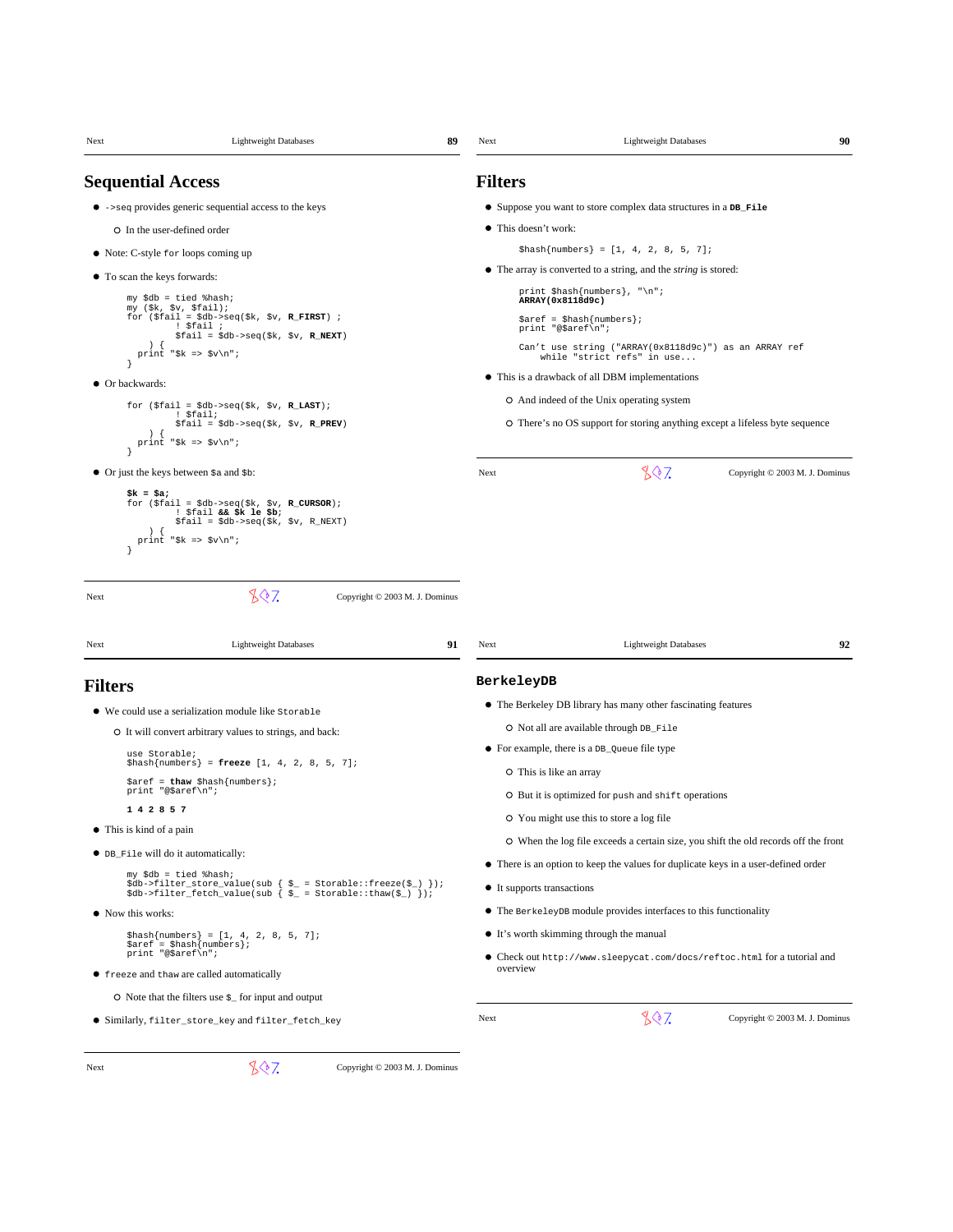| Next                                                       | <b>Lightweight Databases</b>                                                                                                                                                                                  | 93                             | Next                                        | <b>Lightweight Databases</b>                                                                                                                         | 94                             |
|------------------------------------------------------------|---------------------------------------------------------------------------------------------------------------------------------------------------------------------------------------------------------------|--------------------------------|---------------------------------------------|------------------------------------------------------------------------------------------------------------------------------------------------------|--------------------------------|
| <b>Thank You!</b>                                          |                                                                                                                                                                                                               |                                | <b>Bonus Slides</b>                         |                                                                                                                                                      |                                |
| • Any questions?                                           |                                                                                                                                                                                                               |                                |                                             | • Classes change from year to year                                                                                                                   |                                |
|                                                            |                                                                                                                                                                                                               |                                |                                             | • Some things move in, others come out                                                                                                               |                                |
| Next                                                       | 807                                                                                                                                                                                                           | Copyright © 2003 M. J. Dominus |                                             | • There's never enough time to cover all the material I'd like to                                                                                    |                                |
|                                                            |                                                                                                                                                                                                               |                                |                                             | • But you may as well see the deleted slides                                                                                                         |                                |
|                                                            |                                                                                                                                                                                                               |                                | Next                                        | 807                                                                                                                                                  | Copyright © 2003 M. J. Dominus |
|                                                            |                                                                                                                                                                                                               |                                |                                             |                                                                                                                                                      |                                |
|                                                            |                                                                                                                                                                                                               |                                |                                             |                                                                                                                                                      |                                |
|                                                            |                                                                                                                                                                                                               |                                |                                             |                                                                                                                                                      |                                |
|                                                            |                                                                                                                                                                                                               |                                |                                             |                                                                                                                                                      |                                |
|                                                            |                                                                                                                                                                                                               |                                |                                             |                                                                                                                                                      |                                |
|                                                            |                                                                                                                                                                                                               |                                |                                             |                                                                                                                                                      |                                |
|                                                            |                                                                                                                                                                                                               |                                |                                             |                                                                                                                                                      |                                |
|                                                            |                                                                                                                                                                                                               |                                |                                             |                                                                                                                                                      |                                |
| Next                                                       | <b>Lightweight Databases</b>                                                                                                                                                                                  | 95                             | Next                                        | <b>Lightweight Databases</b>                                                                                                                         | 96                             |
| <b>Tie::File Internals</b>                                 |                                                                                                                                                                                                               |                                | <b>Multiple Values</b>                      |                                                                                                                                                      |                                |
|                                                            | $\bullet$ Inside, $\text{rie}: \text{File}$ uses a combination of several of the techniques we've seen                                                                                                        |                                |                                             | • Unlike a hash, a B-tree may store more than one value per key                                                                                      |                                |
|                                                            | • It maintains an offset table internally                                                                                                                                                                     |                                | • To enable this, use R_DUP:                |                                                                                                                                                      |                                |
| $$z = $FILE[57];$                                          |                                                                                                                                                                                                               |                                |                                             | my \$dup_btree = DB_File::BTREEINFO->new();                                                                                                          |                                |
|                                                            | • This checks the offsets table for $\text{softsets}[57]$                                                                                                                                                     |                                |                                             | $\text{Sdup_btree} > \{\text{flags}\} = R_DUP;$<br>tie %hash, 'DB_File', \$file, O_CREAT   O_RDWR, 0666, \$dup_btree;                                |                                |
| record                                                     | O If it's already present, $\text{rie} : \text{File seeks}$ to the right location and reads the                                                                                                               |                                | while $(FRUITS)$ {                          | my (\$color, \$fruit) = split / /, \$_, 2;<br>$\{\text{hash}\}\$ color} = $\text{fruit}$ ;                                                           |                                |
|                                                            | O If not, $\text{rie} : \text{File scans from the last known position up to line } 57$                                                                                                                        |                                | <sup>}</sup>                                | • Ordinary hash assignment actually stores the new value in addition to the old one                                                                  |                                |
| sub _fetch {<br>$my$ (\$self, \$n) = $@_{i}$ ;<br>$\cdots$ |                                                                                                                                                                                                               |                                |                                             | • Hash retrieval recovers only the first stored value                                                                                                |                                |
|                                                            | if $(\frac{1}{2}$ {\$self->{offsets}} < \$n) {                                                                                                                                                                |                                |                                             | $\bullet$ But ->seq will recover <i>all</i> the values:                                                                                              |                                |
|                                                            | return if $\text{self} \rightarrow \{ \text{eof} \}$ ;<br>my \$o = \$self->_fill_offsets_to(\$n);<br># If it's still undefined, there is no such record,<br># so return 'undef'<br>return unless defined \$0; |                                | $%k = "red";$                               | for $(\$fail = \$db->seq(\$k, \$v, R_CURSOR)$ ;<br>! \$fail && \$k eq "red";<br>$$fail = $db->seq ($k, $v, R_NEXT)$ {<br>print " $k: \ y\sqrt{n}$ "; |                                |
| $$self->_seek ($n);$<br>$\cdots$                           | $my$ \$fh = \$self->{FH};<br># we can do this now that offsets is populated<br>my \$rec = \$self->_read_record;                                                                                               |                                | red: apple<br>red: cherry<br>red: raspberry | red: strawberry                                                                                                                                      |                                |
| \$rec;                                                     |                                                                                                                                                                                                               |                                |                                             |                                                                                                                                                      |                                |

Next Copyright © 2003 M. J. Dominus